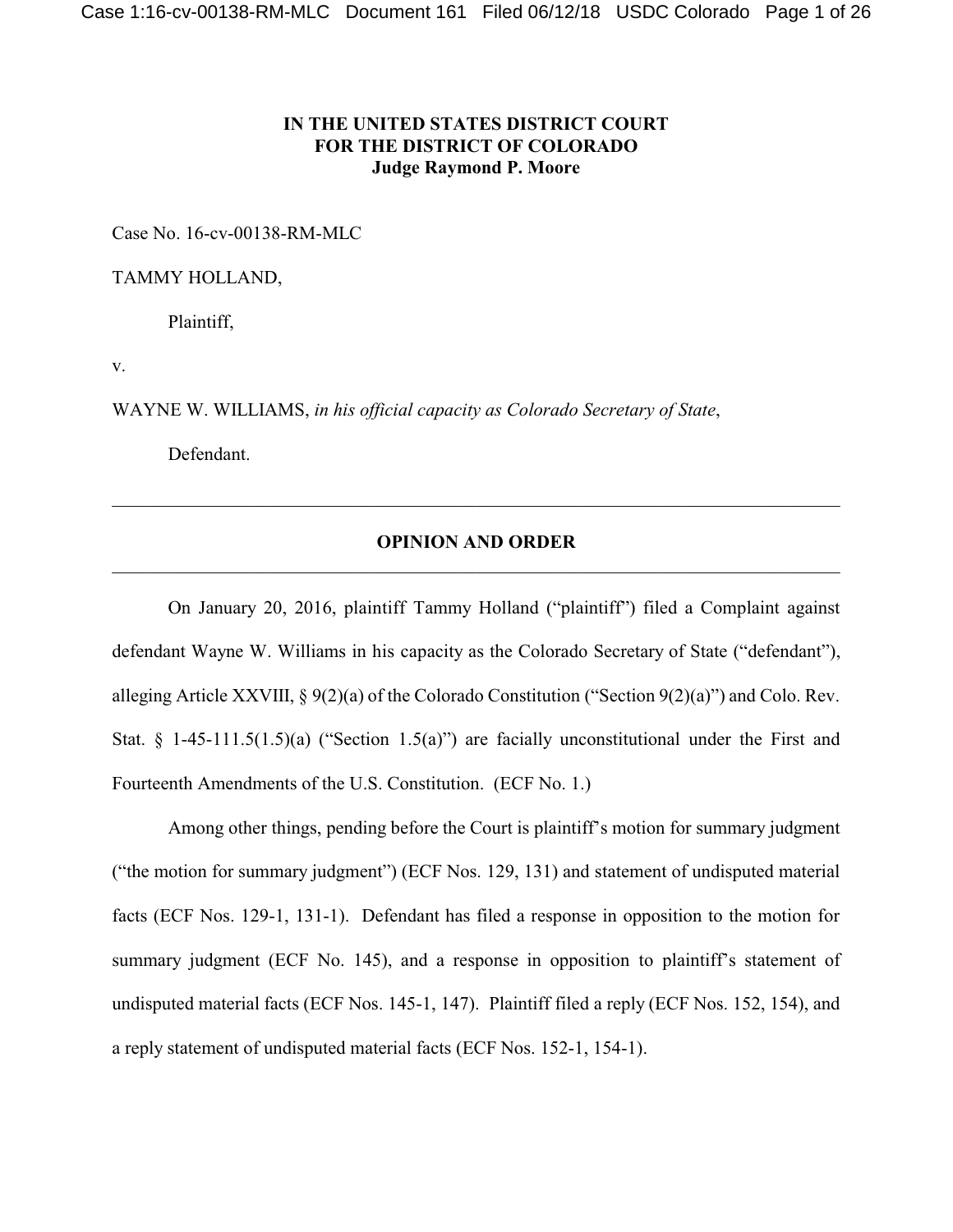## **I. Legal Standard for Summary Judgment**

Summary judgment is appropriate "when there is no genuine issue as to anymaterial fact and the moving party is entitled to judgment as a matter of law." Fed.R.Civ.P. 56(a). Initially, the movant bears the "responsibility of informing the district court of the basis for its motion, and identifying those portions of [the record] which it believes demonstrate the absence of a genuine issue of material fact." *Celotex Corp. v. Catrett*, 477 U.S. 317, 323, 106 S.Ct. 2548 (1986). If this burden is met, then the non-moving partymustset forth specific facts showing that there is a genuine dispute for trial. *Id*. at 324. A fact is material if it has the potential to affect the outcome of a dispute under applicable law. *Ulissey v. Shvartsman*, 61 F.3d 805, 808 (10th Cir. 1995). An issue is genuine if a rational trier of fact could find for the non-moving party. *Adams v. Am. Guarantee & Liab. Ins. Co.*, 233 F.3d 1242, 1246 (10th Cir. 2000).

In performing this analysis, the factual record and any reasonable inferences therefrom are construed in the light most favorable to the non-moving party. *Id*. However, a mere "scintilla of evidence" is insufficient to avoid summaryjudgment. *Turner v. Public Service Co. of Colorado*, 563 F.3d 1136, 1142 (10th Cir. 2009). Instead, a non-movant "must proffer facts such that a reasonable jury could find in her favor." *Id*.

## **II. Discussion**<sup>1</sup>

#### **A. The Relevant First Amendment Test**

Before addressing the merits of plaintiff's constitutional challenges to Section 9(2)(a) and Section 1.5(a) (collectively, "the enforcement provisions"), the Court must determine by which test they must be judged. As will be seen, in the context of the First Amendment and the speech at issue

 $<sup>1</sup>$  The pertinent undisputed facts are set forth in the Court's discussion.</sup>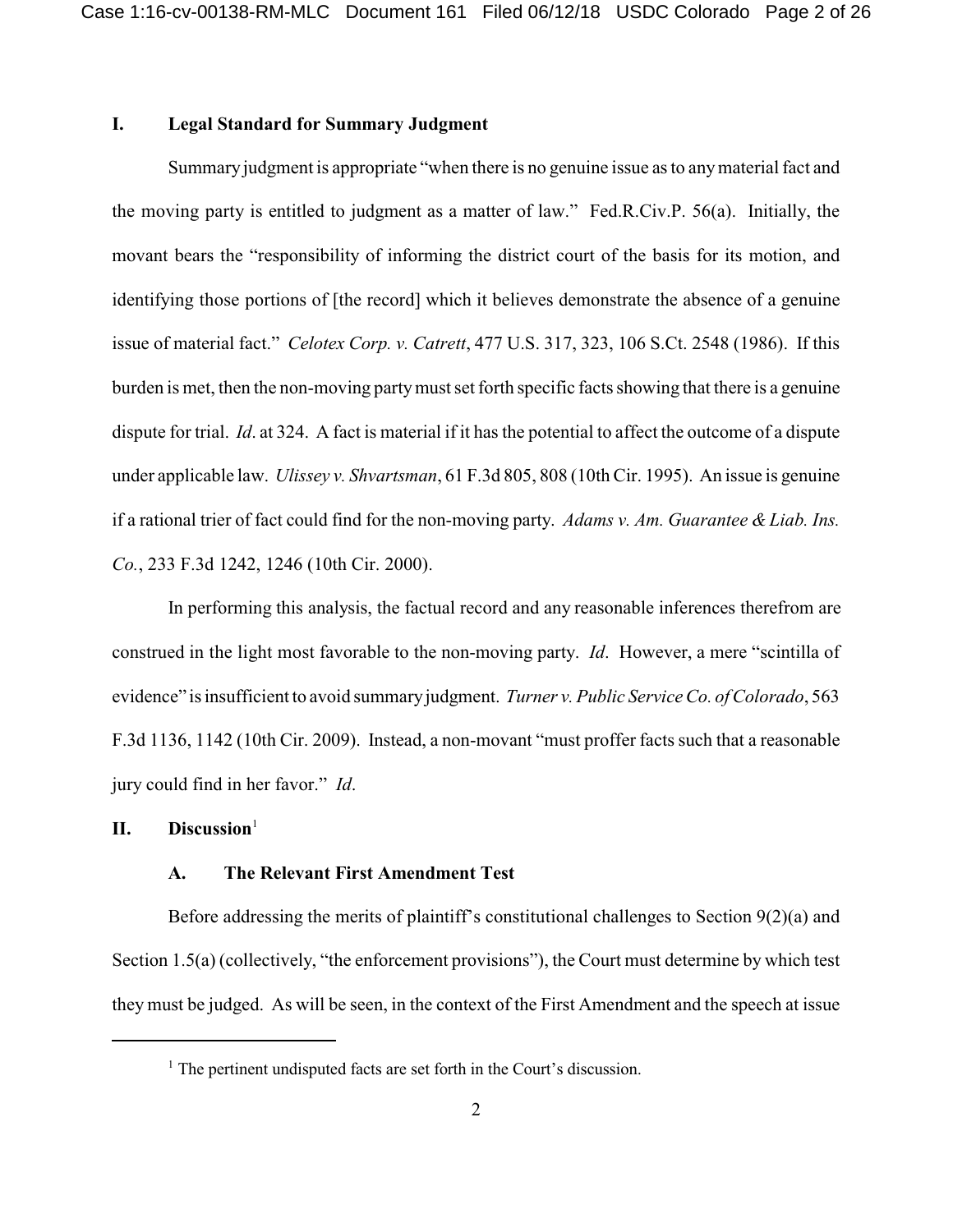here, this is easier said than done. The parties propose their own tests, so the Court will address them first.

First, defendant. Defendant proposes that the Court apply a test requiring that, in every application, the enforcement provisions create an impermissible risk of suppression of ideas, citing *Colo. Right to Life Comm., Inc. v. Coffman*, 498 F.3d 1137 (10th Cir. 2007) ("*CRLC*"). (ECF No. 145 at 4-5.) Unfortunately for defendant, as will be seen later, it made a critical mis-step in relying upon *CRLC*. For now, it is enough to say that *CRLC* does not provide the relevant test for this case. Defendant should have realized this, given that it cites to another case that illustrates why the "in everyapplication" test is more a figment of the imagination, rather than a test forfacial constitutional challenges.

That case is *Doe v. City of Albuquerque*, 667 F.3d 1111 (10th Cir. 2012). Defendant cites this case for the proposition that, when it comes to facial challenges, a court must compare statutory text to the relevant constitutional test in order to determine whether a statute is constitutional. (ECF No. 145 at 5.) With that, the Court can agree. The problem is that defendant then asserts that the relevant constitutional test is the "in every application" test set forth above. (*See id*.) A cursory reading of *Doe* would have shown defendant that, that is not the relevant test. Instead, reading *Doe* would have shown defendant that the "in every application" test is not a test at all. As the Tenth Circuit Court of Appeals clearly explained, the "in every application" principle "is correctly understood not as a separate test applicable to facial challenges, but a description of the outcome of a facial challenge in which a statute fails to satisfy the appropriate constitutional framework." *Doe*, 667 F.3d at 1123. The Tenth Circuit, relying on language from the Supreme Court, further explained that the distinction between a facial and an as-applied challenge "'goes to the breadth of the remedy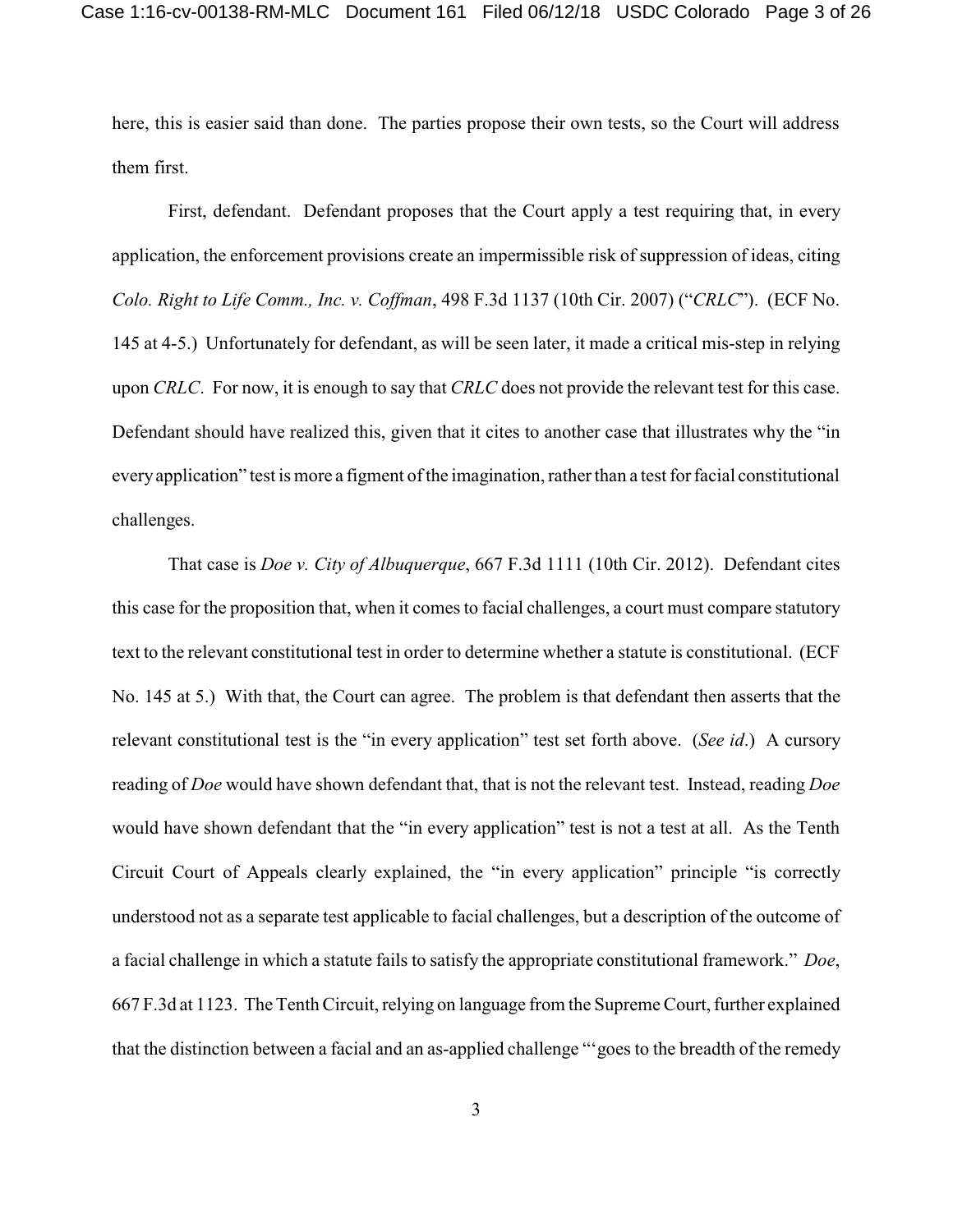employed by the Court, not what must be pleaded in a complaint.'" *Id*. at 1124 (quoting *Citizens United v. FEC*, 558 U.S. 310, 331, 130 S.Ct. 876 (2010)). In other words, to call the "in every application" principle a test is "simply a fiction, readily dispelled by a plethora of Supreme Court authority." *Id*. Then, just to make sure that the reader could not be mistaken, the Tenth Circuit did not apply the "in every application" principle as the test to the facial challenge in *Doe*; instead, it applied "the applicable constitutional framework—in this case, forum analysis." *Id*. at 1127-28.

To the extent *CRLC* suggests a different approach to facial challenges, this Court chooses to follow the more recent guidance from the Tenth Circuit in *Doe* as to how to approach the same. As a result, the Court rejects defendant's proposal for the applicable test here.

As *Doe* explains, though, a court must still determine the applicable constitutional test with respect to the law at issue. *Id*. at 1123. This Court continues on that quest by considering plaintiff's proposed test. Plaintiff first proposes that the enforcement provisions are unconstitutional because they place "unchecked power" in private citizens to enforce Colorado's campaign finance laws, which, plaintiff argues, raises constitutional concerns of the highest order and is "virtually per se invalid." (ECF No. 131 at  $14-16$ ,  $22-23$ .)<sup>2</sup> To the extent this "categorical" test is, in fact, a test with support in case law, it is not the applicable test here.

Acursoryreview of plaintiff's argument in this regard reflects that plaintiff has borrowed this purported test from a line of cases involving laws that delegate "overly broad discretion" to a person charged with making decisions for granting or denying licenses or permits. (*See* ECF No. 131 at 14-15 (citing *Forsyth Cnty., Ga. v. Nationalist Movement*, 505 U.S. 123, 133 n.10, 112 S.Ct. 2395

 $2^2$  Unless otherwise noted, the Court uses the page numbers assigned by the CM/ECF system in the top-right hand corner of the applicable pleading.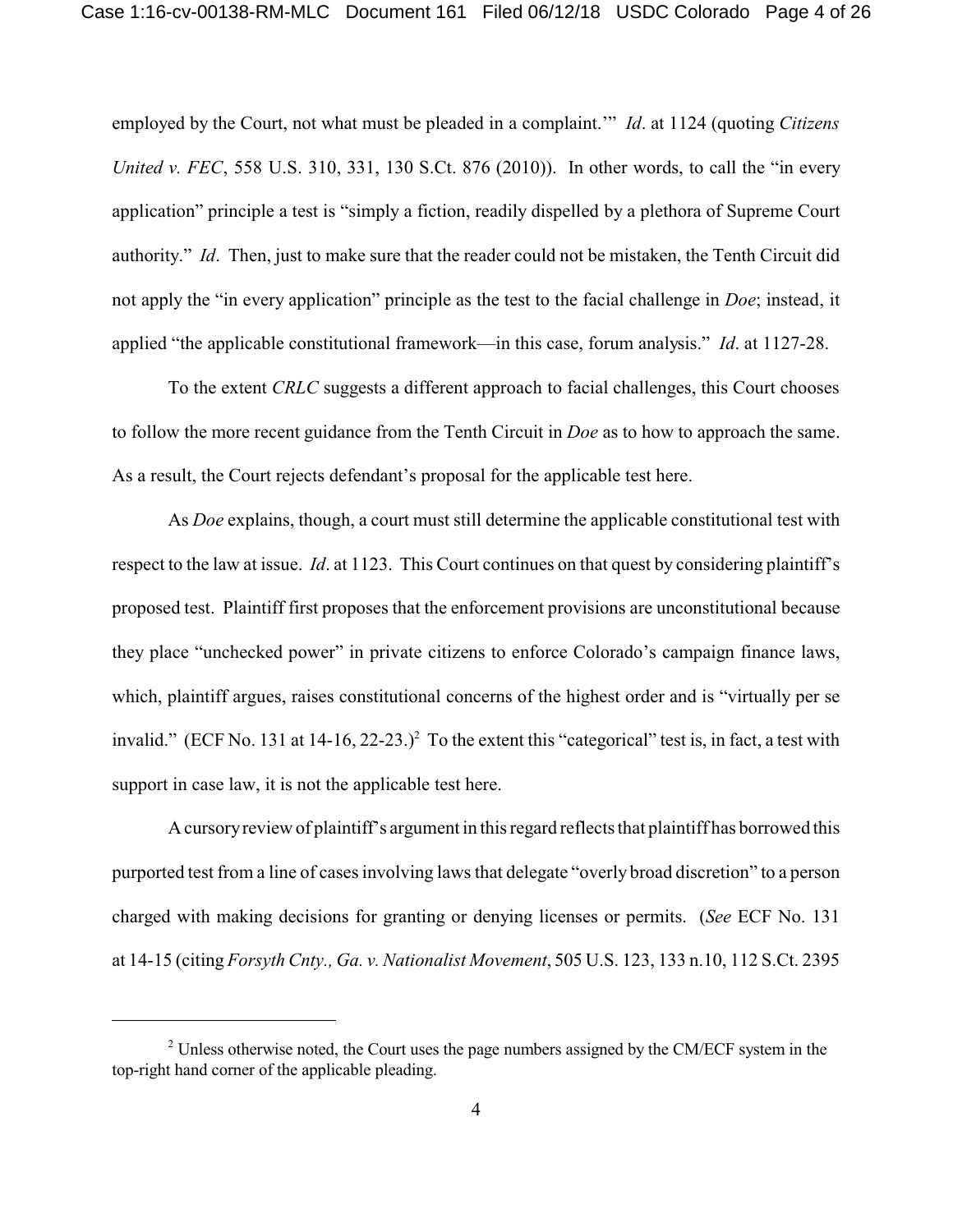(1992))). The fundamental problem with plaintiff doing so is that, in her reply, plaintiff completely, and very clearly, disavows any dependency on an overbreadth challenge. (*See* ECF No. 154 at 10 n. 2 ("[Defendant] also draws heavily on precedent involving the First Amendment overbreadth doctrine, but as in *Doe*, this lawsuit is not properly characterized as an overbreadth challenge.") (citations and quotation omitted)). In other words, the motion for summary judgment and plaintiff's reply were either written by two entirely different beings or plaintiff is attempting to cherry-pick favorable sounding bites from cases, while also distancing herself from the less palatable portions of those cases. At best, plaintiff is a pot calling the kettle black, given that plaintiff also draws heavily on the overbreadth doctrine.

In any event, irrespective of plaintiff's disavowal of the overbreadth doctrine, it would not be the appropriate test here. In a nutshell, plaintiff's argument is that the enforcement provisions grant too much discretion in the person bringing an enforcement action to choose the reason why he or she is bringing the action. (ECF No. 131 at 14-15.) According to plaintiff, a person could bring an enforcement action to target speech that the enforcer dislikes due to the discretion vested in the enforcement provisions. (*Id*.) The problem is that the Supreme Court has strongly indicated, if not actually held, that challenges to laws placing unconstrained authority in a decisionmaker are generally limited to licensing schemes. *See Ward v. Rock Against Racism*, 491 U.S. 781, 793, 109 S.Ct. 2746 (1989) ("As a threshold matter, it is far from clear that respondent should be permitted to bring a facial challenge to this aspect of the regulation. Our cases permitting facial challenges to regulations that allegedly grant officials unconstrained authority to regulate speech have generally involved licensing schemes that vest unbridled discretion in a government official over whether to permit or deny expressive activity.") (quotation omitted).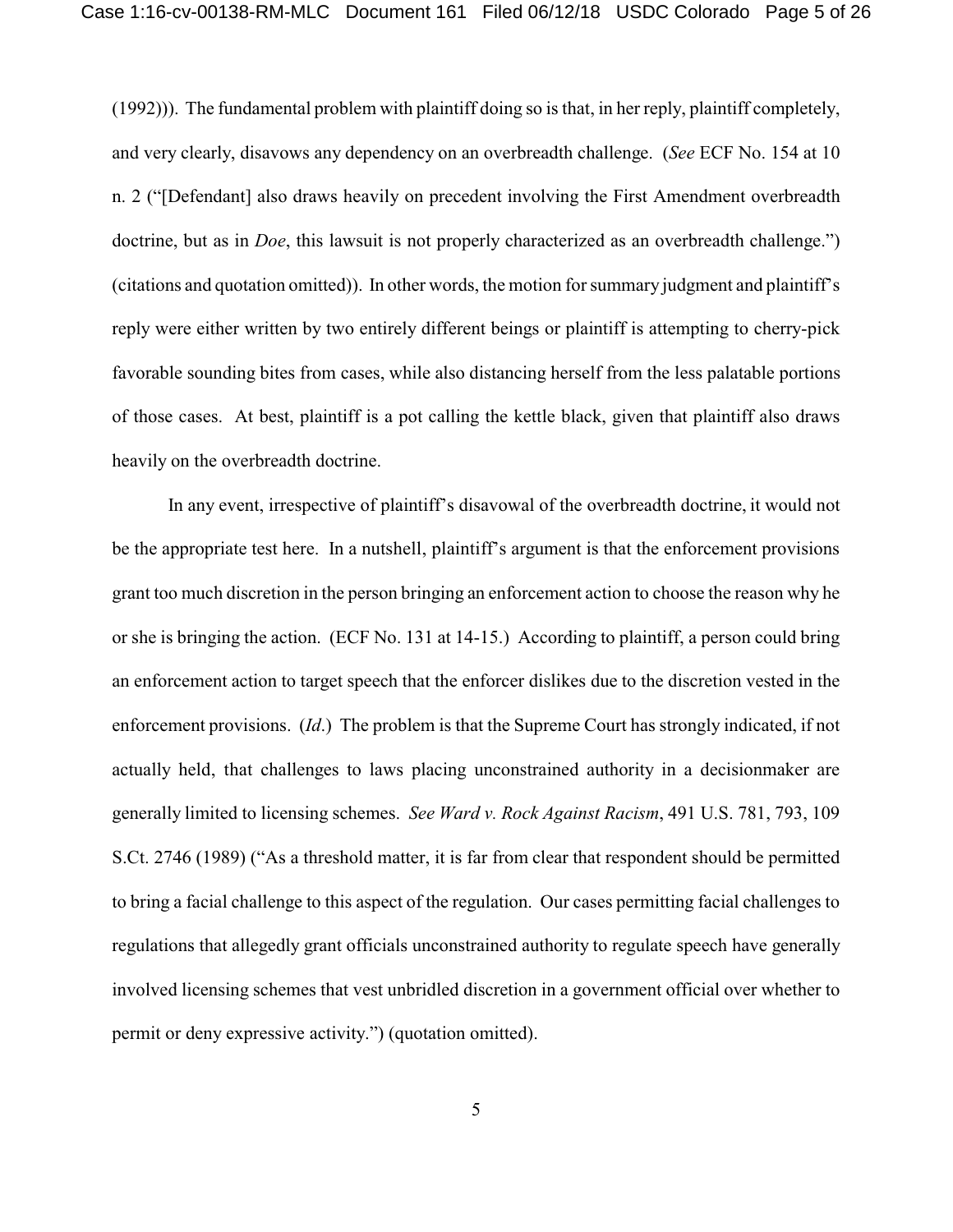As in *Ward*, the grant of discretion that plaintiff seeks to challenge "is of an entirely different, and lesser, order of magnitude, because respondent does not suggest that city officials enjoy unfettered discretion to deny [speech] altogether." *Id*. at 794. Here, the clear text of the enforcement provisions reflects that any person who decides to enforce Colorado's campaign finance laws can only do so if he or she believes that a violation of those laws has occurred. It is plainly impossible for a person to have such a belief *before* someone has actually purportedly committed a violation, i.e., before someone has actually spoken. Moreover, the enforcement provisions are in no sense a licensing or permit scheme. Thus, even if the Court were willing to accept plaintiff's assertion that her speech has been chilled, a person bringing an enforcement action under the enforcement provisions does not have unfettered discretion to *deny* speech altogether. Therefore, this case (and the test plaintiff proposes) does not fall into the "narrow class of permissible facial challenges" concerning unconstrained discretion. *See id*. 3

Fortunately for plaintiff, she does not place all of her eggs in one basket, as she also argues that the enforcement provisions fail under any level of scrutiny. (*See* ECF No. 131 at 23-24.) Plaintiff, though, spends limited time, if any, explaining what the applicable levels of scrutiny are in this case, other than regurgitating the meaning of strict scrutiny. (*See id*.) There could be a good reason for this because, as mentioned, determining the applicable test is not straightforward. That being said, in light of the Court rejecting the parties' principal proposals, the Court must do the heavy lifting on its own.

<sup>3</sup> The Eleventh Circuit Court of Appeals' decision in *Bell v. City of Winter Park, Fla.*, 745 F.3d 1318 (11th Cir. 2014), does not persuade the Court to find otherwise. Notably, that decision also relies upon cases similar to the ones plaintiff relies upon, in that they involve unrestrained discretion in granting or denying permits or licenses. *See id*. at 1324. As explained, that line of cases is not applicable here, and thus, the Court does not find *Bell* to be helpful in deciding this case.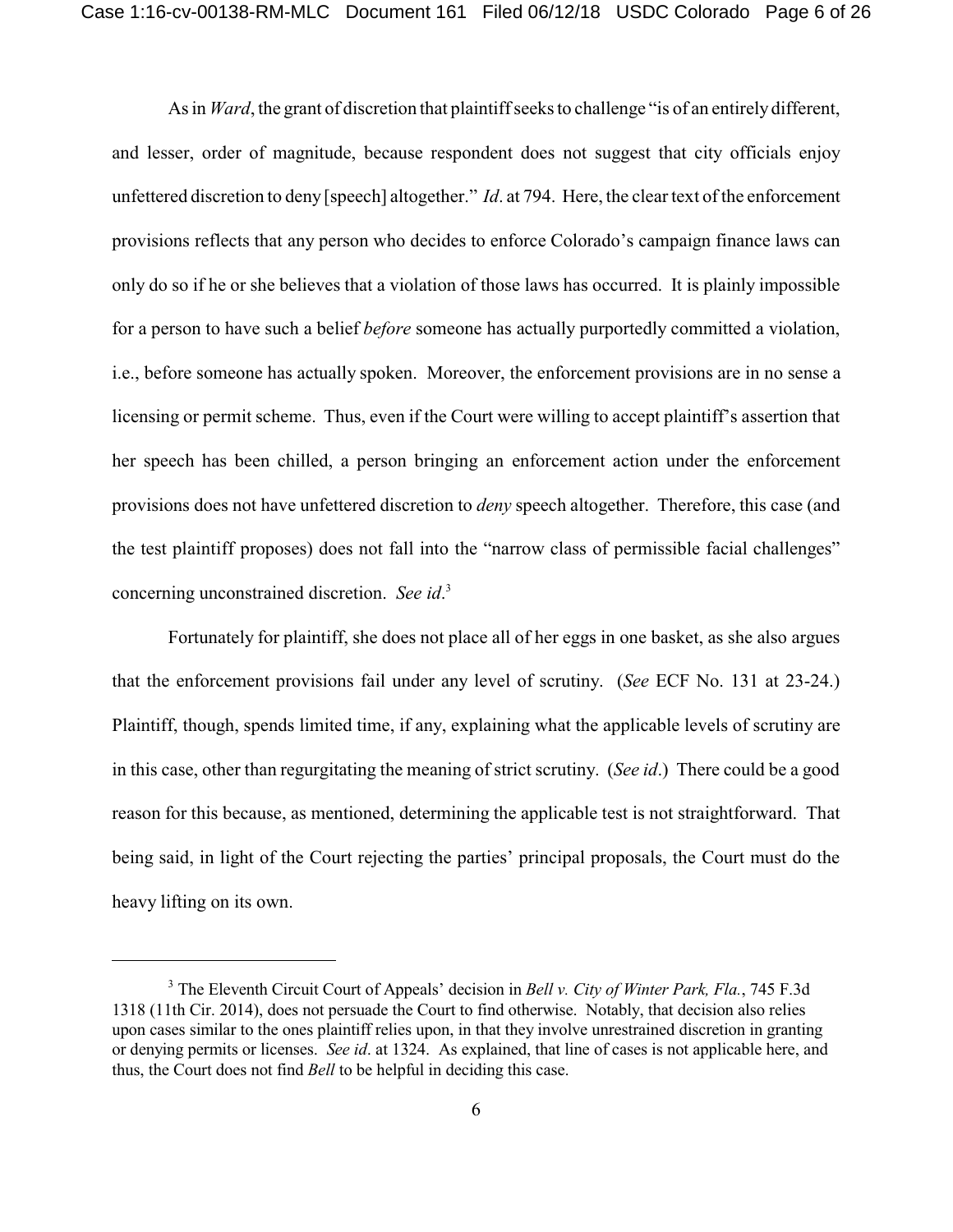Alas, the Tenth Circuit has again provided substantial illumination in this regard. Specifically, the Tenth Circuit has explained that, when a State regulates the voting process, the regulation at issue is subject to either a balancing test or strict scrutiny. *Campbell v. Buckley*, 203 F.3d 738, 742 (10th Cir. 2000). The Circuit, quoting the Supreme Court, explained the "balancing test" as follows:

'A court considering a challenge to a state election law must weigh the character and magnitude of the asserted injury to the rights protected by the First and Fourteenth Amendments that the plaintiff seeks to vindicate against the precise interests put forward by the State as justifications for the burden imposed by its rule, taking into consideration the extent to which those interests make it necessary to burden the plaintiff's rights. When a state election law provision imposes only reasonable, nondiscriminatory restrictions upon the First and Fourteenth Amendment rights of voters, the State's important regulatory interests are generally sufficient to justify the restrictions.'

*Id*. at 743 (quoting *Burdick v. Takushi*, 504 U.S. 428, 432-434, 112 S.Ct. 2059 (1992)) (ellipses and alteration omitted). In addition, "'[r]egulations imposing severe burdens on plaintiffs' rights must be narrowly tailored and advance a compelling state interest. Lesser burdens, however, trigger less exacting review, and a State's important regulatory interests will usually be enough to justify reasonable, nondiscriminatory restrictions.'" *Id*. at 743-744 (quoting *Timmons v. Twin Cities Area New Party*, 520 U.S. 351, 358, 117 S.Ct. 1364 (1997)). The Tenth Circuit explained that the balancing test is used in deciding the constitutionality of content-neutral regulations of the voting process. *Id*. at 745.

In contrast, the Tenth Circuit explained that "strict scrutiny is applied where the government restricts the overall quantum of speech available to the election voting process." *Id*. The Tenth Circuit pointed to certain examples of when strict scrutiny is applied; specifically, restrictions on campaign expenditures, restrictions on the available pool of circulators or other supporters of a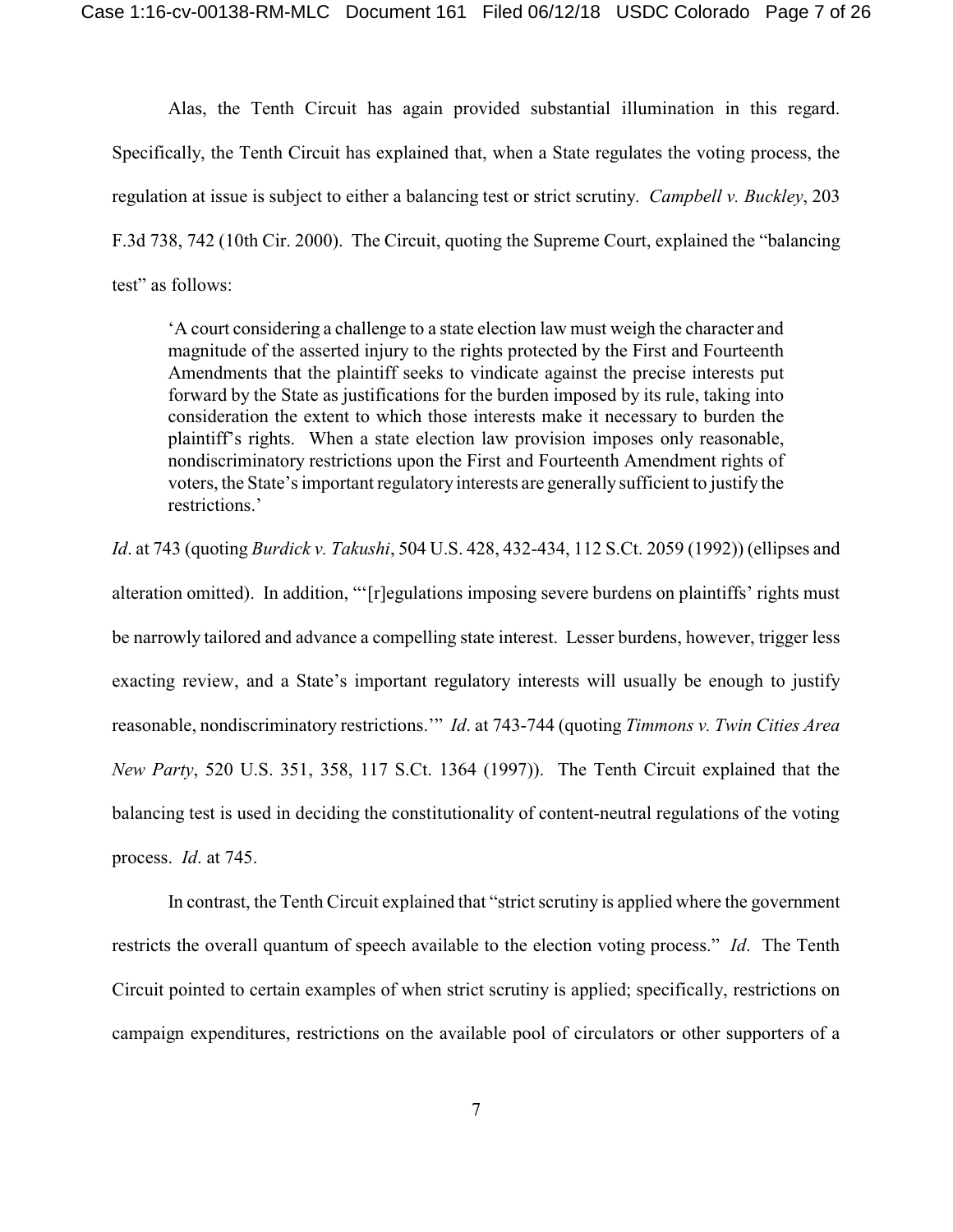candidate or initiative, and the anonymity of political supporters. The Tenth Circuit then held that the balancing test was appropriate in *Campbell* because the law at issue might, if anything, encourage more speech. *Id*.

The Supreme Court has provided similar guidance. In *McIntyre v. Ohio Elections Comm'n*, 514 U.S. 334, 115 S.Ct. 1511 (1995), the Supreme Court explained that the balancing test has been used when assessing the constitutionality of "election code provisions governing the voting process itself." *Id*. at 344-345. In contrast, because the law in *McIntyre* did not control the "mechanics of the electoral process," but, instead, was a pure regulation of speech, even though it applied evenly to advocates of differing viewpoints. *Id*. at 345. As a result, the Supreme Court applied strict scrutiny. *Id*. at 347.

It is not necessarily easy, however, to differentiate laws involving the "mechanics" of the electoral process from those that regulate speech. *See Buckley v. Am. Constitutional Law Found., Inc.*, 525 U.S. 182, 206-209, 119 S.Ct. 636 (1999) (Thomas, J., concurring) ("there is no bright line separating severe from lesser burdens"); *Pest Comm. v. Miller*, 626 F.3d 1097, 1105 (9th Cir. 2010) (explaining that "[t]he precise contours of what constitutes 'core political speech' are less than perfectly clear."). In *Pest Comm.*, though, the Ninth Circuit Court of Appeals provided a helpful synthesis of core political speech, explaining that "it involves 'interactive communication concerning political change.'" *Pest Comm.*, 626 F.3d at 1105 (quoting *Meyer v. Grant*, 486 U.S. 414, 422, 108 S.Ct. 1886 (1988)). The Ninth Circuit concluded that one of the laws at issue in *Pest Comm.*—a law allowing pre-election challenges to an initiative or referendum—did not involve core political speech because the pre-election challenge procedure did not involve one-on-one communication with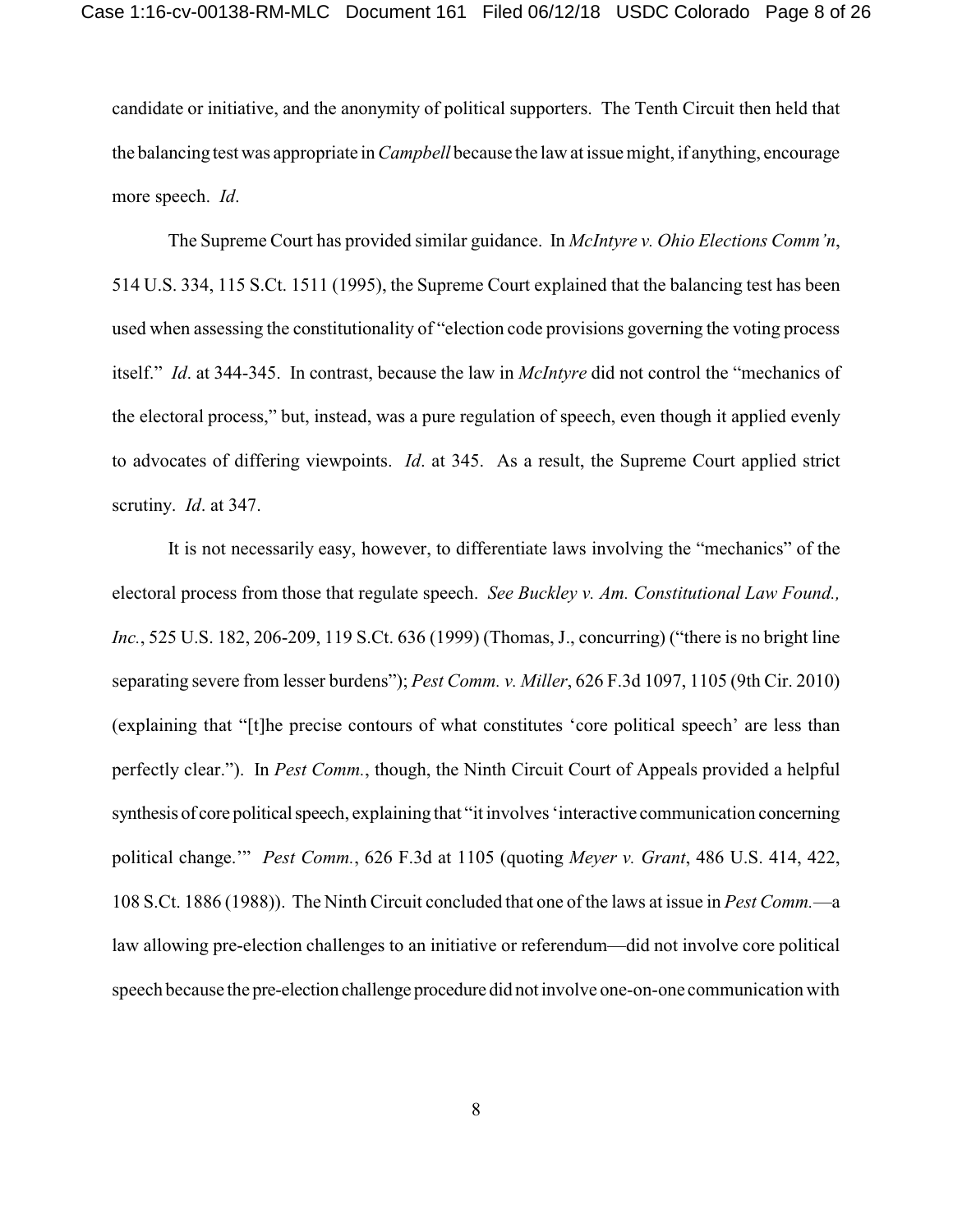voters, even though there was evidence that the challenge procedure tied up initiative petitions for extended periods of time. *Id*. at 1109.

Further guidance can be drawn from the Supreme Court's relatively recent decision in *Reed v. Town of Gilbert, Ariz.*, 576 U.S. \_\_\_, 135 S.Ct. 2218 (2015). In *Reed*, the Supreme Court explained that content-based laws "are presumptively unconstitutional and may be justified only if the government proves that they are narrowly tailored to serve compelling state interests." *Id*. at 2226. The Supreme Court then provided its explanation of what it is for a law to be contentbased. A law is content-based if it "applies to particular speech because of the topic discussed or the idea or message expressed," or if the law "cannot be justified without reference to the content of the regulated speech, or [because the law was] adopted by the government because of disagreement with the message the speech conveys." *Id*. at 2227 (quotations and internal quotations omitted).

From this summary, this Court distills the following. One, if a law is content-based it is subject to strict-scrutiny analysis. Two, somewhat relatedly, if a law constitutes a regulation of speech, including core political speech, it too is subject to strict scrutiny. Three, core political speech is interactive communication about political change. Four, if a law places a severe burden on speech it is also subject to strict scrutiny. Five, one example of a severe burden is a law that reduces the overall quantum of speech available to the electorate. Six, when a law concerns the mechanics of the electoral process it is subject to a balancing test. Seven, if a law is content-neutral it too is subject to a balancing test. Eight, a law that places lesser burdens on speech is also subject to a balancing test.

Now the Court has the task of determining where the enforcement provisions fall within those guiding principles. The Court begins by summarizing the salient parts of those provisions.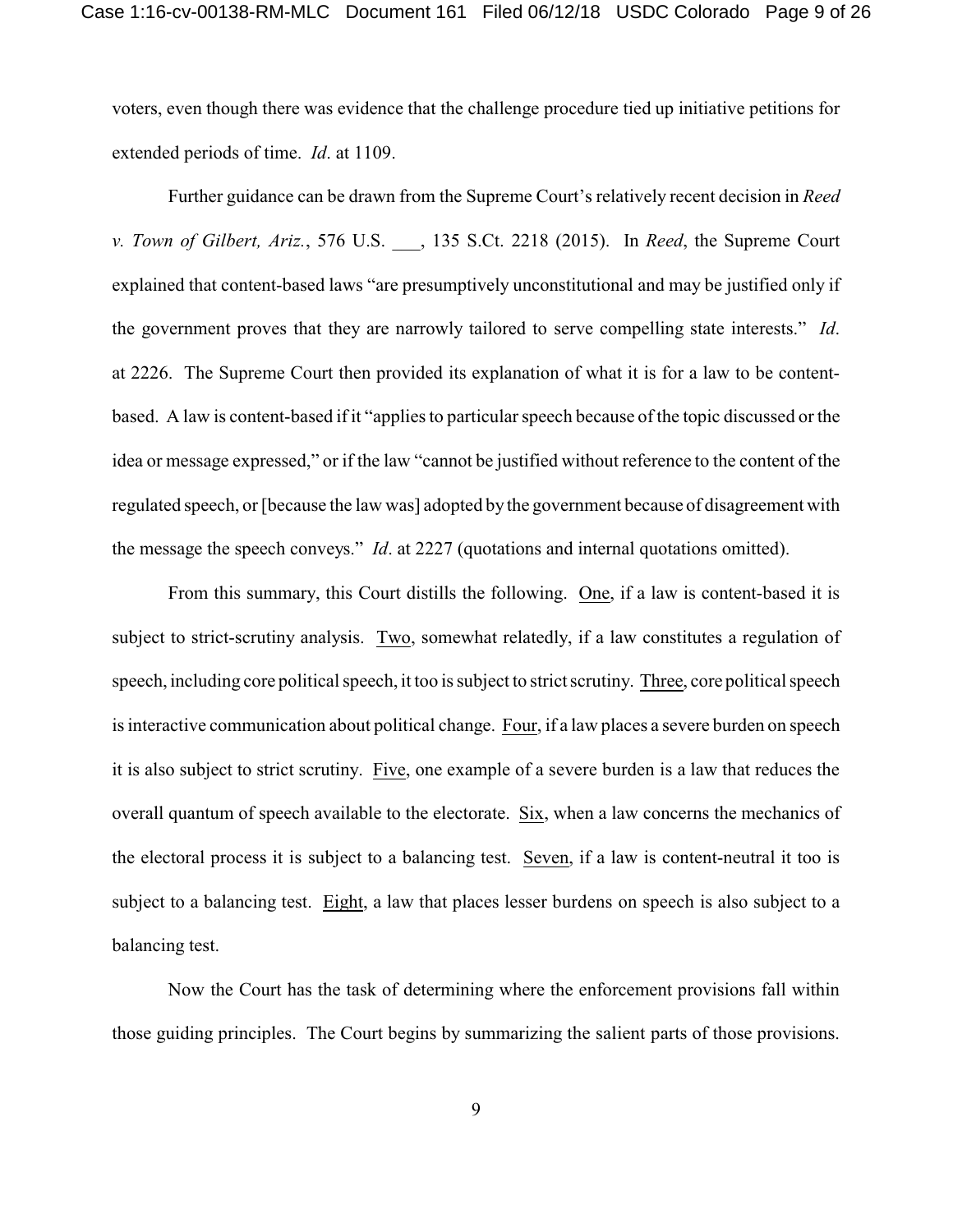The enforcement provisions are, in essence, largely the same. The parts plaintiff focuses her greatest ire towards are the following: if *any person* believes that a violation of Colorado's campaign and political finance rules (which are contained in Article XXVIII of the Colorado Constitution ("Article") XXVIII")) or Colorado's Fair Campaign Practices Act (which is contained in Article 45 of the Colorado Revised Statutes ("Article 45")) has occurred, that person may file a written complaint with Colorado's Secretary of State, which the Secretary of State *must* refer to an administrative law judge within three days. The administrative law judge must then hold a hearing on the complaint within 15 days of it being referred. More specifically, plaintiff's concern is with the fact that any person may file a complaint and the fact that the Secretary of State must forward such a complaint to an administrative law judge, resulting in a hearing.

More important from the Court's perspective, however, are the laws that any person is allowed to enforce. The headings of those laws suggest their content—they involve campaign and political finance and fair campaign practices. In other words, by any construction the laws that any person is being asked to enforce involve political speech. For example, Section 9(2)(a) allows any person to file a complaint concerning violations of, *inter alia*, contribution limits to political committees, voluntary campaign spending limits, independent expenditures supporting political candidates, electioneering communications, disclosure requirements for political committees, and making reports and statements available to the public. Similarly, Section 1.5(a) allows any person to file a complaint concerning violations of, *inter alia*, disclosure requirements for political committees, rates charged for political advertising, encouraging a political candidate to withdraw his or her candidacy, and prohibitions on political subdivisions of the state from making campaign contributions.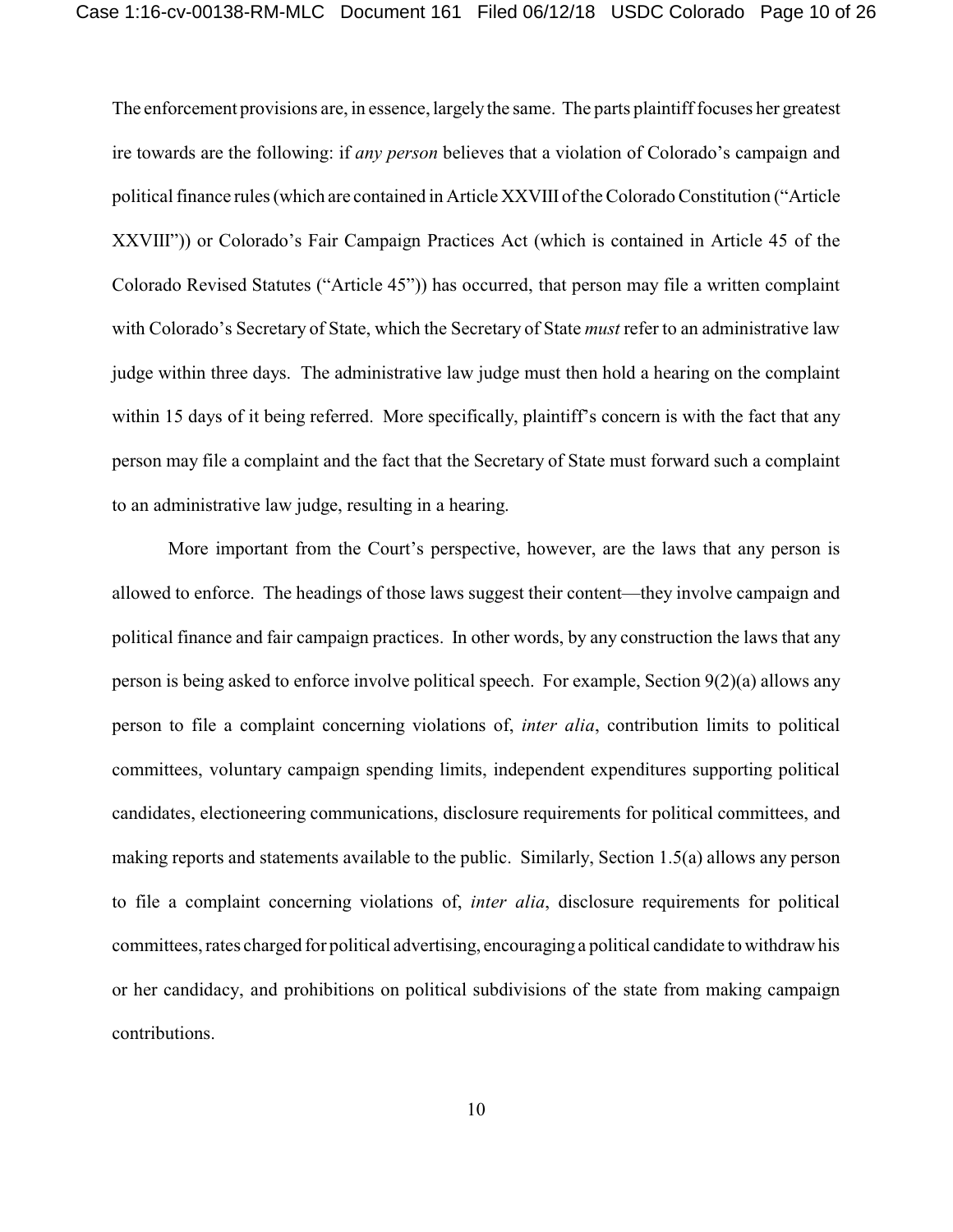Plaintiff's story is a living example of this. It is undisputed that plaintiff placed various advertisements in some type of periodical or newspaper critiquing "Common Core" education curricula and standardized testing programs. (ECF No. 147 at ¶¶ 5, 7.) It is also undisputed that days after placing these advertisements, a superintendent of the relevant school district filed a complaint against plaintiff because she allegedly, *inter alia*, did not register as a political committee, and thus, violated Colorado's campaign finance laws. (*Id*. at ¶¶ 12-13.) Although plaintiff's speech—the advertisements—may or may not have involved advocating for a particular candidate (*see id*. at ¶ 9), that is irrelevant to whether it involved core political speech, *see McIntyre*, 514 U.S. at 347 ("Of course core political speech need not center on a candidate for office. The principles enunciated in *Buckley* extend equally to issue-based elections such as the school tax referendum that Mrs. McIntyre sought to influence through her handbills."). Just as in *McIntyre*, plaintiff's speech here—advocating for what appears to be a controversial viewpoint<sup>4</sup>—is the essence of First Amendment expression. *See id*. Moreover, plaintiff's advertisements are certainly interactive communications concerning political change. *See Pest Comm.*, 626 F.3d at 1105.

As important, for purposes of the instant analysis, the enforcement provisions—as the vehicles through which Colorado's campaign finance and campaign practice laws are enforced—are undoubtedly laws that regulate this First Amendment expression. Put another way, as defendant acknowledges, without the enforcement provisions there would be no regulation of campaign finance in this State. (*See* ECF No. 147 at  $\P$  16(AF).)<sup>5</sup> In light of the guiding principles set forth

<sup>&</sup>lt;sup>4</sup> Although the motives of one of the people seeking to enforce Colorado's campaign finance rules against plaintiff may be open to dispute, it is undisputed that, at least in part, that person wanted plaintiff to apologize for what she said in the advertisements. (*See* ECF No. 147 at ¶¶ 22-23.)

 $<sup>5</sup>$  The Court uses the "(AF)" designation to indicate statements of fact drawn from defendant's</sup> additional statements of undisputed facts.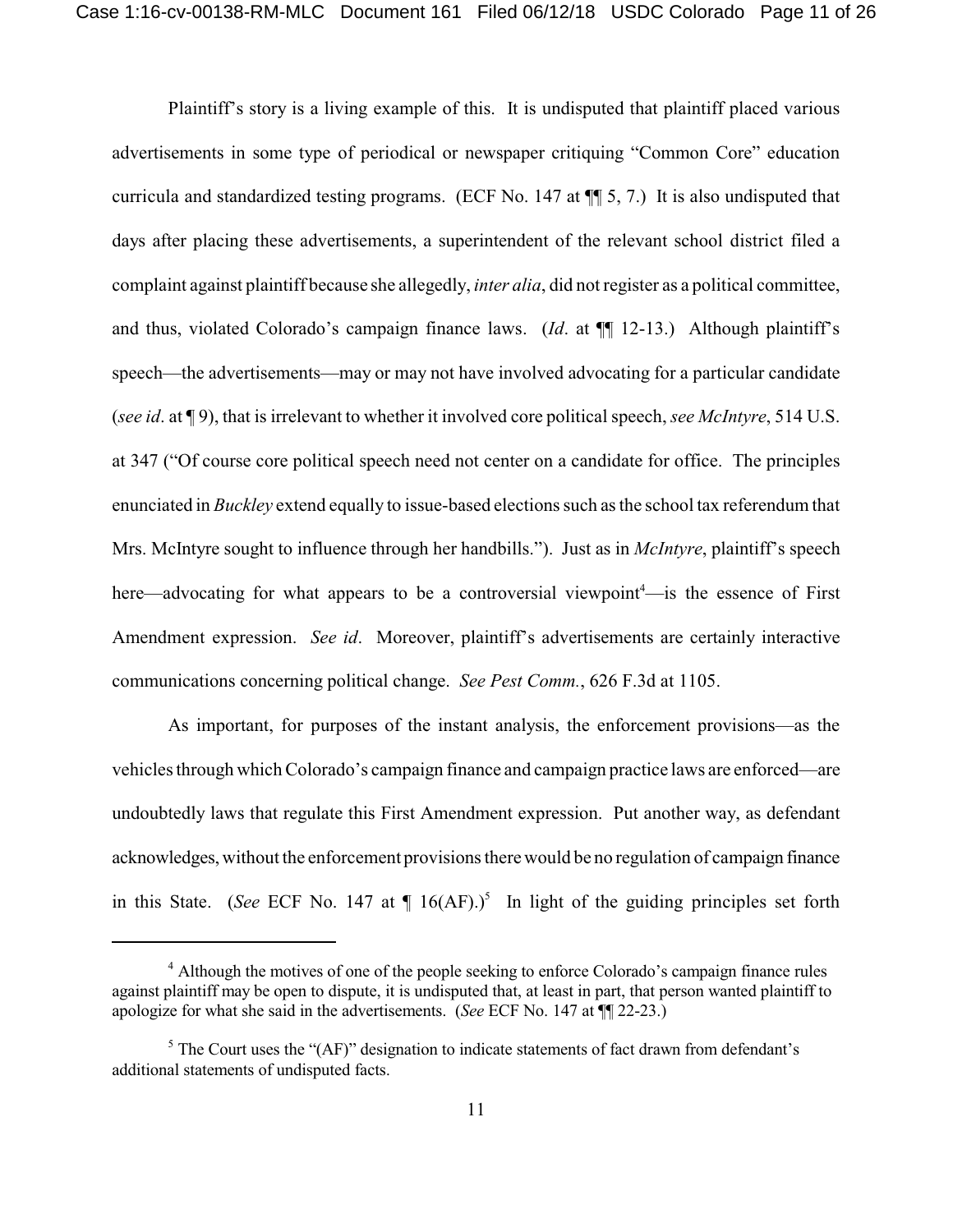*supra*—more specifically, principle two—the enforcement provisions should be subject to strict scrutiny because they regulate core political speech. *See McIntyre*, 514 U.S. at 345-347.

There is, though, another reason why the enforcement provisions should be subject to strict scrutiny—because they are content-based. As explained *supra*, the enforcement provisions concern enforcement of campaign and political finance and campaign practice law, nothing else. Under *Reed*, this is all that is required for the enforcement provisions to be considered content-based. *See Reed*, 135 S.Ct. at 2227. In other words, the enforcement provisions apply to a particular type of speech—political speech—because of the topics discussed in said speech. It is not as if, for example, that any person could file a complaint alleging violation of Colorado's campaign finance laws if that person was challenging an advertisement advocating the purchase of a certain soda beverage. But they can seek to enforce those laws if the advertisement advocates a political issue.

That could be the end of the inquiry. But, there is another reason why, at the very least Section 9(2)(a), is content-based. Section 9(2)(a) provides that any person may file a complaint if it is believed that a violation of Colorado's campaign finance rules has been committed. Those complaints must then be referred to an administrative law judge. In the preceding provision of Section 9 of Article XXVIII, though, complaints against any candidate for the office of secretary of state must be referred to the Attorney General. Colo. Const. art. XXVIII, § 9(1)(f). Neither of the parties discuss this apparent anomaly. As far as the Court is concerned, though, it reflects a clear preference for complaints against candidates for the office of secretary of state to be referred to the Attorney General, while complaints against anyone else are referred to an administrative law judge.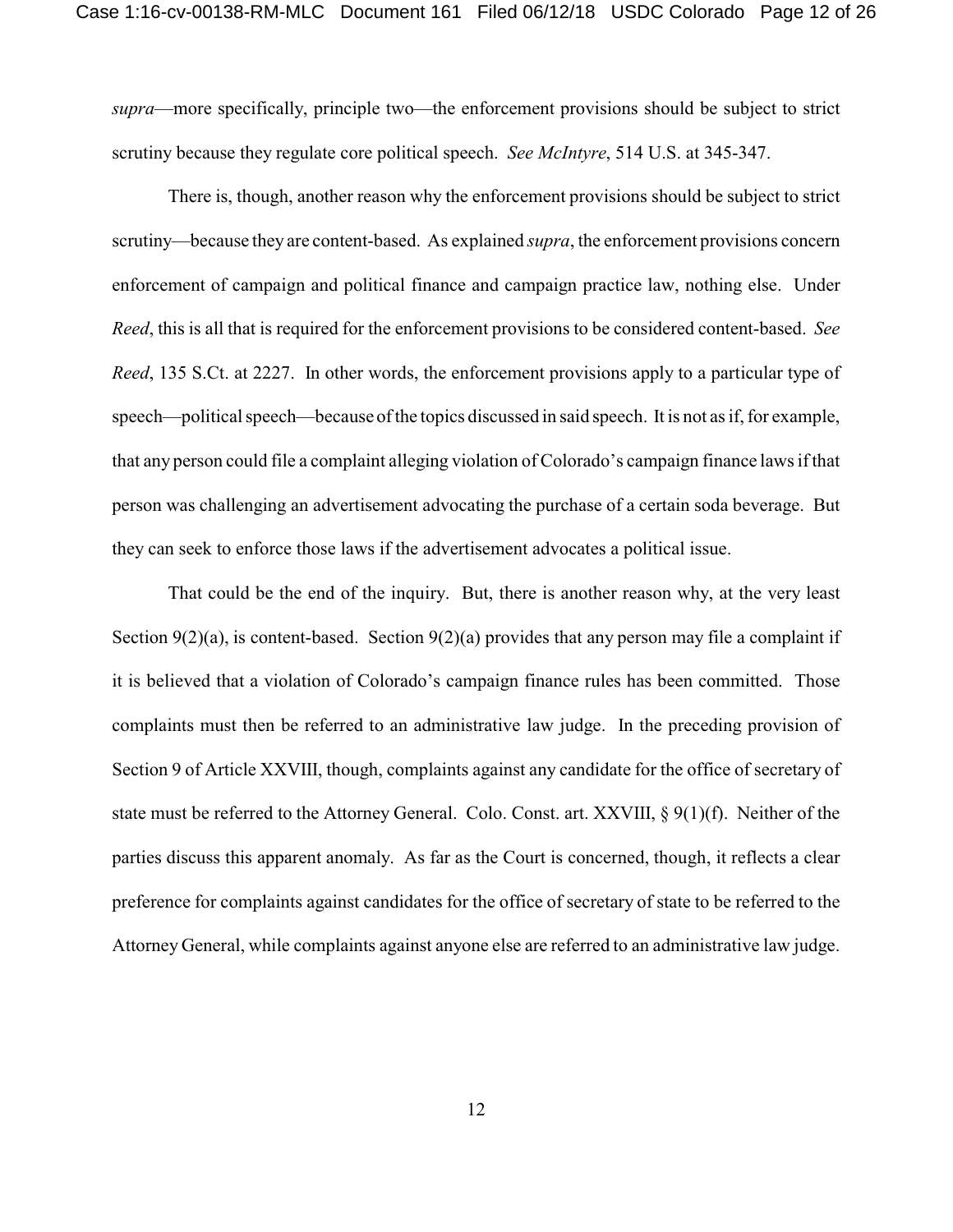In summary, the Court finds that the enforcement provisions are subject to strict scrutiny

because they regulate core political speech and because they are content-based.<sup>6</sup> This means that

defendant must show that the enforcement provisions advance a compelling state interest and are

narrowly tailored to serve that interest. *See Eu v. San Francisco Cnty. Democratic Cent. Comm.*,

489 U.S. 214, 222, 109 S.Ct. 1013 (1989).<sup>78</sup>

# **B. Application of Strict Scrutiny**

Now that the Court has charted a course with respect to the test applicable here, application

of that test is fairly straightforward. That, however, is notsimply because the Court has found strict

<sup>8</sup> Having reached this conclusion, the Court pauses to note an issue—unraised by either of the parties—that has provided more than a moment of thought. Principally, it has not been lost on the Court that the law being challenged in this case is the *enforcement* of government regulation of speech, rather than the *regulation* itself. Moreover, plaintiff has not challenged as unconstitutional the regulations themselves. That notwithstanding, as explained *supra*, the Court still believes that the enforcement provisions are part of the overall regulation of core political speech embodied by Colorado's campaign finance rules, and should be treated as such in terms of the First Amendment test being applied. Nonetheless, it is also not lost on the Court the lack of applicable precedent for the issue currently before the Court—whether a provision enforcing government regulation of core political speech is unconstitutional because it impermissibly burdens such speech, even though other provisions that regulate such speech have not been challenged as unconstitutional. Arguably, given the unique nature of that question, a test other than the ones traditionally used for analysis of First Amendment speech may be needed. As far as this Court is concerned, though, especially in light of the parties' failure to address this issue in any way, it is not for this Court to rush unguided into the legal wilderness. The Court will leave such trailblazing, if any, to the wisdom of any court that may review this case on appeal. So it is clear, though, as instructed by the Tenth Circuit in *Doe*, this Court has considered what First Amendment test is applicable to the facts of this case in light of existing precedent, and come to its conclusion.

<sup>&</sup>lt;sup>6</sup> As a result, in light of the guiding principles set forth *supra*, the Court need not determine whether the enforcement provisions impose a severe or lesser burden on speech to the extent regulation of core political speech is not considered a severe burden in and of itself. *See Buckley*, 525 U.S. at 207 (Thomas, J., concurring) (stating that "[w]hen core politial speech is at issue, we have ordinarily applied strict scrutiny without first determining that the State's law severely burdens speech.)

<sup>&</sup>lt;sup>7</sup> The Court acknowledges that, in citing to  $Eu$ , it may be opening itself up to attack with respect to footnote number 6 herein. However, the Court does not consider *Eu* as requiring much more than Justice Thomas suggested in *Buckley* was the Supreme Court's ordinary policy. Notably, in *Eu*, although the Supreme Court stated that it first examines whether a state election law burdens First Amendment rights, the Supreme Court then concluded that such rights were burdened because the law "directly affect[ed] speech" at the core of the electoral process. *Eu*, 489 U.S. at 222-223. If this is not the same as Justice Thomas stating that regulations are subject to strict scrutiny when core political speech "is at issue," *see Buckley*, 525 U.S. at 207, then this Court sees very little meaningful difference between them.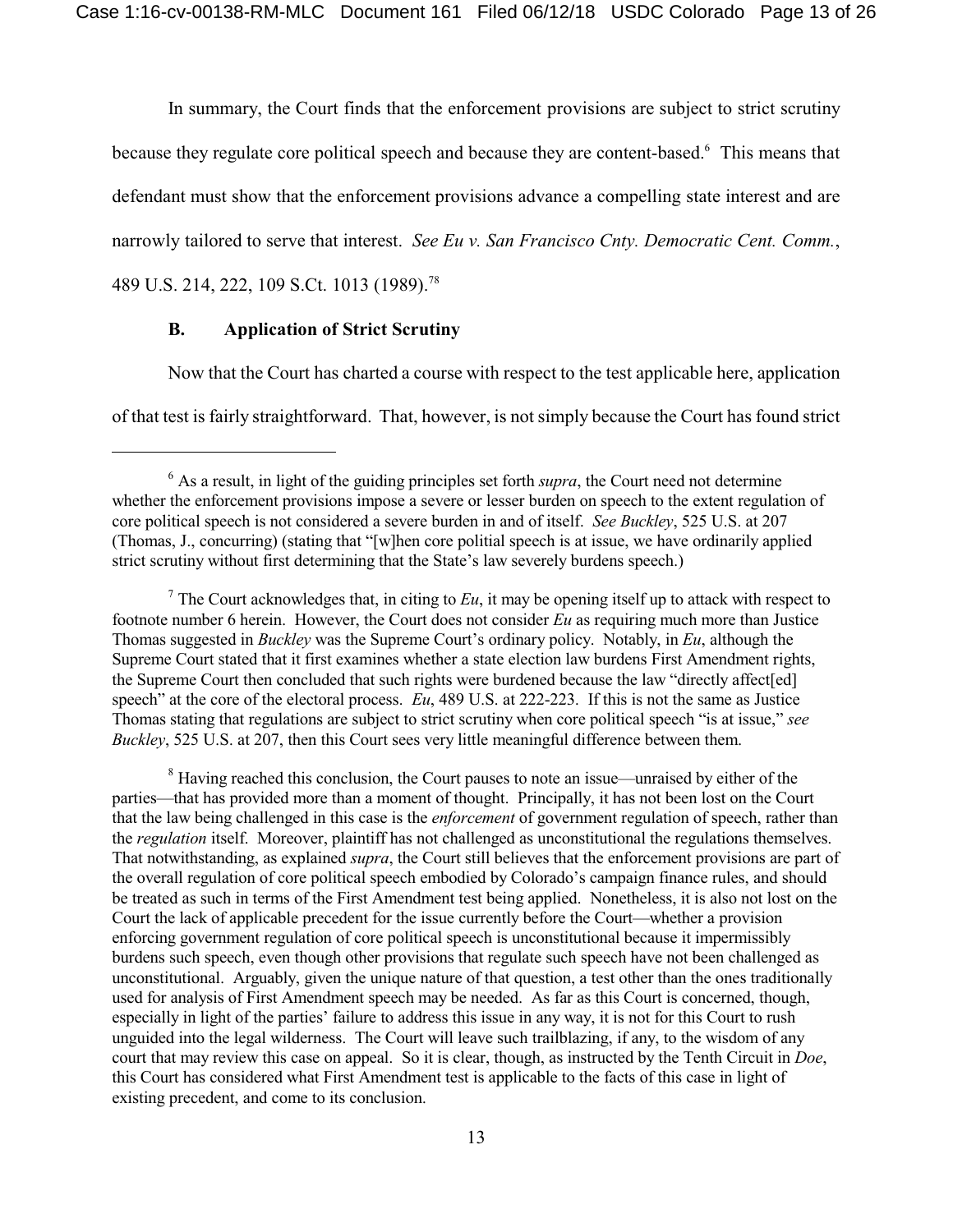scrutiny to be the applicable test. *See Eu*, 489 U.S. at 233-234 (Stevens, J., concurring) ("'I have never been able fully to appreciate just what a 'compelling state interest' is. If it means 'convincingly controlling,' or 'incapable of being overcome' upon any balancing process, then, of course, the test merelyannounces an inevitable result, and the test is no test at all.'") (quoting *Illinois Bd. of Elections v. Socialist Workers Party*, 440 U.S. 173, 188, 99 S.Ct. 983 (1979)) (Blackmun, J., concurring).

No, the real reason that application of the strict scrutiny test, or any actual test for that matter, is relatively straightforward is because defendant, in its response, chose to place all of its eggs in a test that, as explained, is not an actual test. Almost the entirety of defendant's argument in response is dedicated to explaining why *plaintiff* has failed to overcome the "in every application" principle. At no point does defendant even attempt to explain how the enforcement provisions may satisfy any actual test for determining their constitutionality. This is doubly confusing because the party in the same position as defendant in *Doe* made the precise same mistake, and the Tenth Circuit plainly stated how "perplexed" it was with such a strategy. *See Doe*, 667 F.3d at 1136. This Court is no less perplexed.

Nonetheless, the Court must still apply the strict scrutiny test. First, defendant must show that the enforcement provisions advance a compelling state interest. Defendant has not done so because defendant has made no attempt to explain what state interest, compelling or otherwise, is advanced by the enforcement provisions. (*See generally* ECF No. 145.)<sup>9</sup> Defendant has also not

<sup>&</sup>lt;sup>9</sup> Even a word search for the words "interest" or "interests" only turns up two instances of those words being used in the response (*see* ECF No. 145 at 5, 16), neither of which relate to the enforcement provisions advancing Colorado's interests.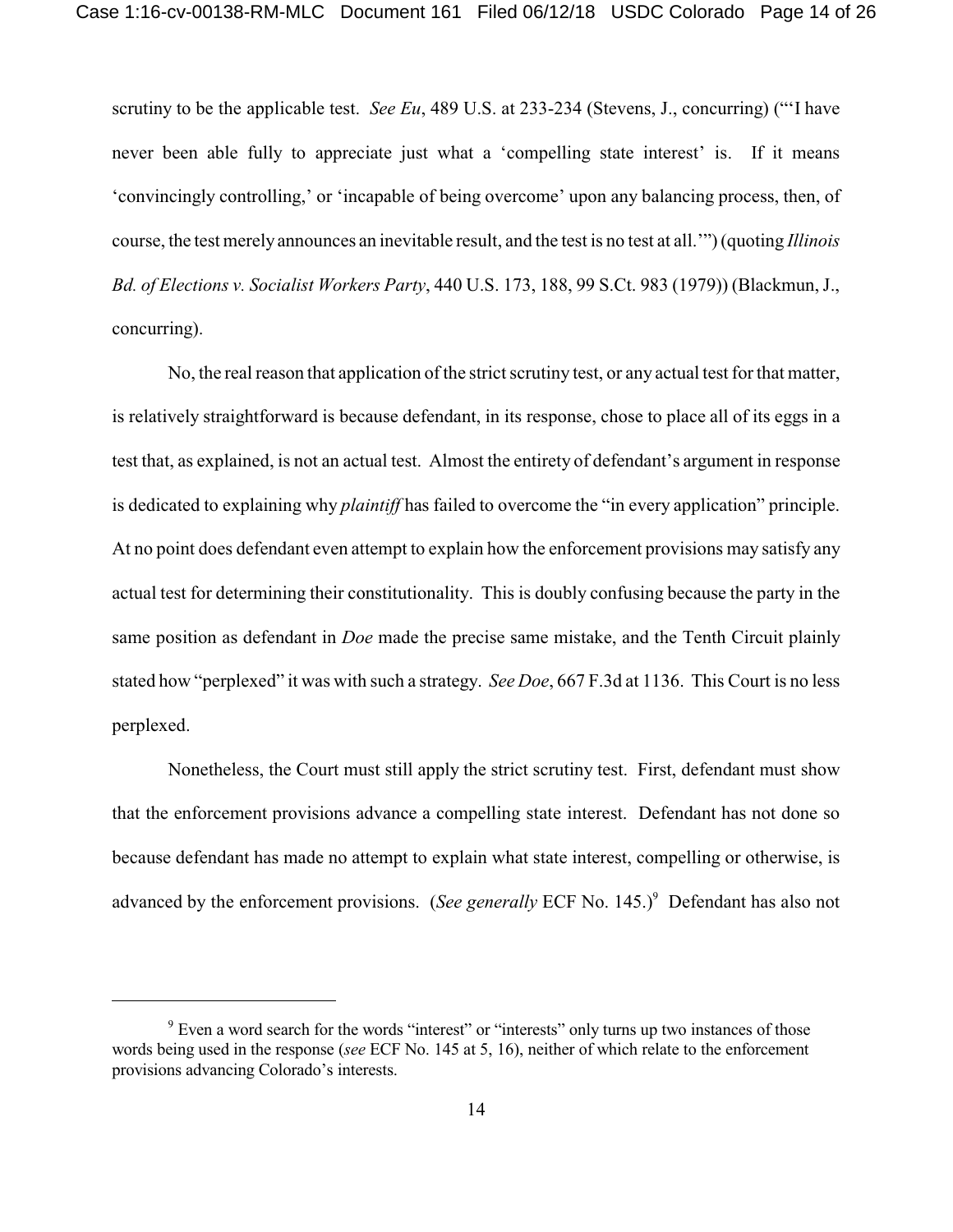provided any evidence of its interest being advanced by the enforcement provisions. (*See generally* ECF No. 147.)

To the extent the Court wants to go out on a limb for defendant, arguably, it seems like defendant believes that the enforcement provisions advance the state's interest in enforcing Colorado's campaign finance laws because defendant is not authorized, funded, or equipped to enforce those laws itself. (*See* ECF No. 145 at 18.) Although enforcement of Colorado's campaign finance laws could be considered a compelling state interest, the fact that the law being challenged does not authorize defendant to enforce the same hardly seems like a ringing endorsement of the persons—i.e., everyone else—who have been deemed worthy to act as enforcers. Otherwise, a challenged law could set the terms for its own constitutionality. Put another way, allowing any person to enforce the enforcement provisions isthe problem, not a source of justification. That being said, although defendant presents no evidence that having any person enforce Colorado's campaign finance laws actually advances Colorado's interest in enforcing those laws, for arguments sake, the Court will assume that this interest is so advanced.

This then turns to the second matter that defendant must show—that the enforcement provisions are narrowly tailored to advance Colorado's interest in enforcing its campaign finance laws. Yet again, defendant makes no attempt to explain how this is so in its response. (*See generally* ECF No. 145.) And, again, defendant provides no evidence that the enforcement provisions are narrowly tailored. (*See generally* ECF No. 147.) This is perhaps not surprising given that defendant concedes there is no evidence that its interests could not be served equally well by a system different to the one contained in the enforcement provisions.<sup>10</sup>

 $10$  One such different system, of course, could be defendant itself, or, like in Section 9(1)(f) of Article XXVIII, the Attorney General. The Attorney General would seem to be a natural fit for the job. *See*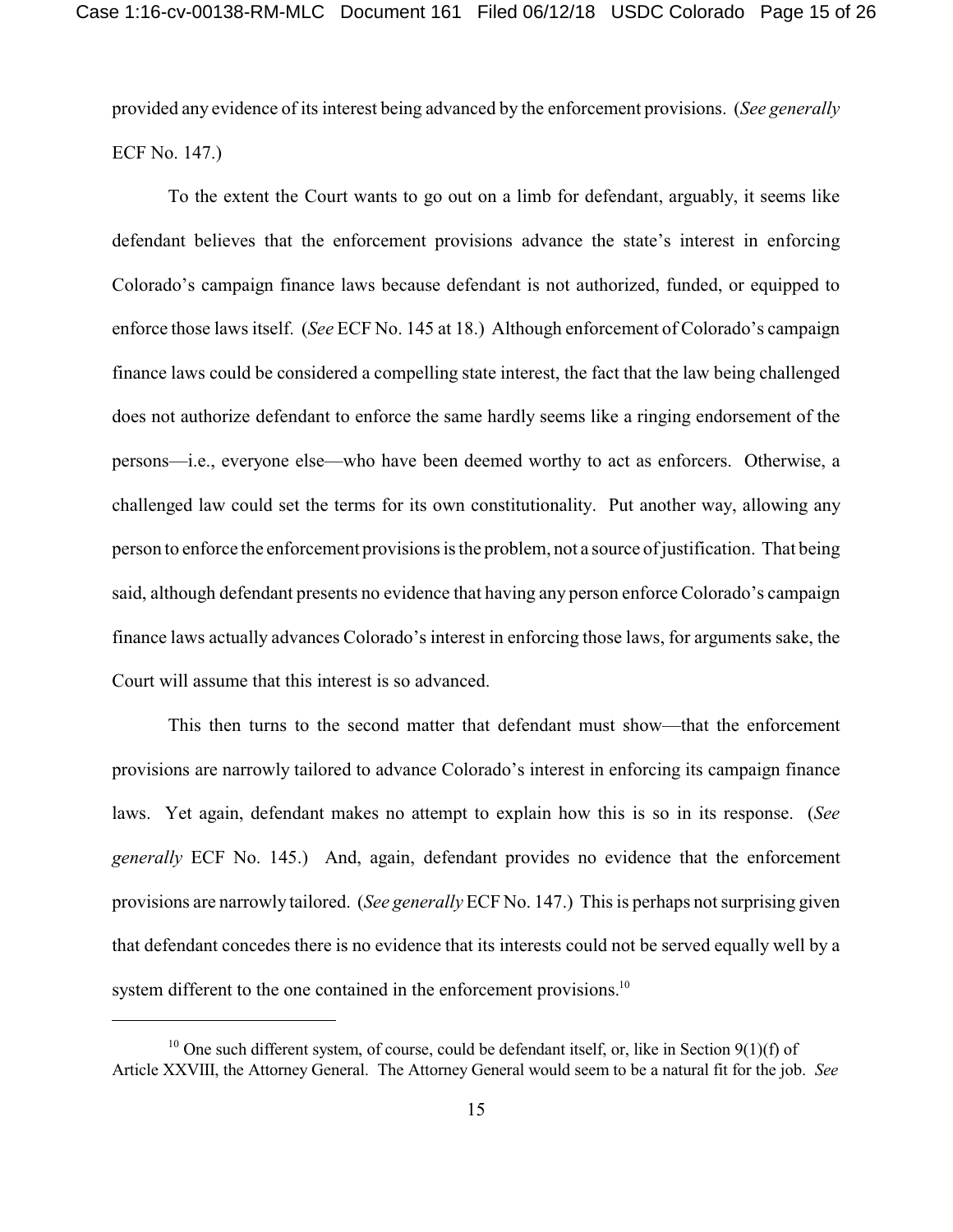Thus, even if the Court were willing to make an argument for defendant in defense of the enforcement provisions, the Court cannot create something out of nothing. As a result, ultimately, because defendant has failed to explain or provide evidence of how the enforcement provisions satisfy strict scrutiny, plaintiff is entitled to summary judgment. *See Doe*, 667 F.3d at 1131-35.

# **C. Application of the Balancing Test**

For the sake of completeness, and in the event that this Opinion and Order should find itself

being reviewed on appeal, the Court applies the balancing test to the enforcement provisions as well.

As mentioned *supra*, the balancing test is as follows:

'A court considering a challenge to a state election law must weigh the character and magnitude of the asserted injury to the rights protected by the First and Fourteenth Amendments that the plaintiff seeks to vindicate against the precise interests put forward by the State as justifications for the burden imposed by its rule, taking into consideration the extent to which those interests make it necessary to burden the plaintiff's rights. When a state election law provision imposes only reasonable, nondiscriminatory restrictions upon the First and Fourteenth Amendment rights of voters, the State's important regulatory interests are generallysufficient to justify the restrictions.'

*Campbell*, 203 F.3d at 743 (quoting *Burdick*, 504 U.S. at 432-434) (ellipses and alteration omitted).

Here, the character of the asserted injury is a diminution of First Amendment speech. For

example, it is undisputed that, due to the enforcement provisions, plaintiff no longer speaks out about

Colo. Rev. Stat.  $\S$  24-31-101(1)(b) (providing that, when requested by the Secretary of State, it is the Attorney General's duty to prosecute and defend all suits relating to matters connected with the department of state); Colo. Const. art. XXVIII §  $9(1)(a)$  (providing that the Secretary of State must prepare forms and instructions to assist the public in complying with reporting requirements, and promulgate rules needed to administer and enforce Article XXVIII). In that way, whether or not the department of state is funded or equipped to prosecute campaign finance complaints would be of little relevance. In any event, funding and manpower are weak excuses for allowing any person to enforce the laws of the State. *See Arizona Free Enter. Club's Freedom Club PAC v. Bennett*, 564 U.S. 721, 747, 131 S.Ct. 2806 (2011) (concluding that a law, which may have helped a state "fine-tun[e]" its campaign financing system to avoid a drain on public resources, was of "no moment" because "the First Amendment does not permit the State to sacrifice speech for efficiency.") (quotation omitted).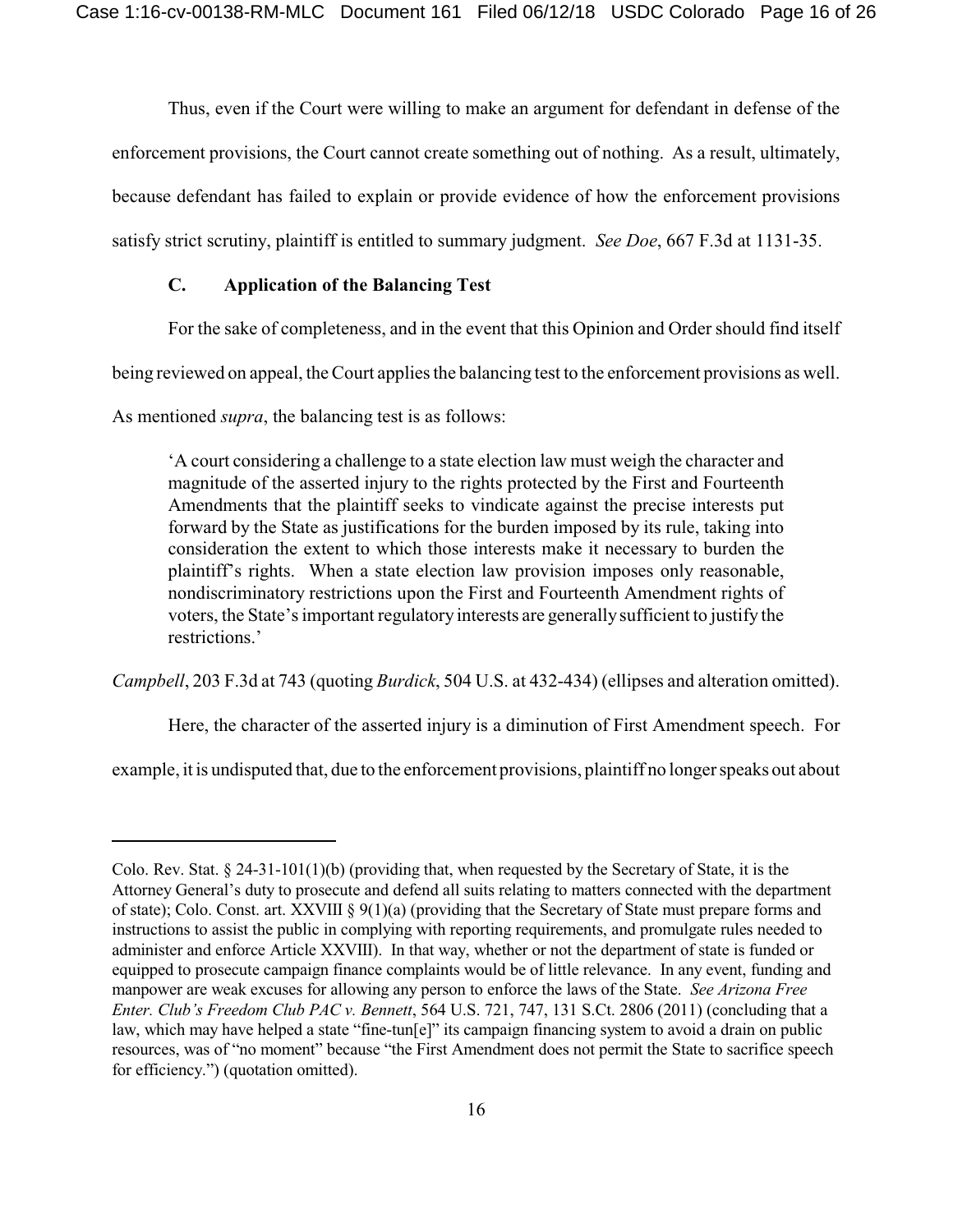issues that matter to her. (ECF No. 147 at  $\P$  27.) As for the magnitude of that injury, i.e., the amount of speech that has been diminished as a result of the enforcement provisions, plaintiff has provided little evidence, at least in her pleadings and statements of undisputed facts. The magnitude of injury is briefly alluded to in plaintiff's reply statement of undisputed facts, however. Therein, plaintiff asserts that 10 out of 34 persons questioned in a survey by plaintiff's expert stated that their ability to participate in the activity that led to a campaign finance complaint was to some extent limited. (ECF No. 154-1 at  $\P$  18(AF).)<sup>11</sup> Although "limited" does not mean "stopped," speech does not have to be completely suppressed before an injury has been caused. *See Turner Broad. Sys., Inc. v. F.C.C.*, 512 U.S. 622, 642, 114 S.Ct. 2445 (1994) ("Our precedents thus apply the most exacting scrutiny to regulations that suppress, disadvantage, or impose differential burdens upon speech because of its content."). Limiting speech is certainly a disadvantage wrought upon the same. Therefore, although the evidence plaintiff has presented is not overwhelming by any stretch of the imagination, there is at least some evidence of the character and magnitude of the asserted injury.

That is more than can be said for evidence of the precise interest(s) defendant has put forward as justification for the burden imposed by the enforcement provisions. As explained *supra*, defendant has not put forward any precise interest justifying the enforcement provisions, and thus, there is no evidence in that regard either. That, again, should end the inquiry. But, if the Court was

 $11$  Plaintiff also makes two other assertions in reply to additional factual statement 18. First, 24 out of 34 survey participants said their willingness to get involved in political activities had been negatively impacted. (ECF No. 154-1 at 18(AF).) What "negative impact" means in this context is unclear. It would have been far more helpful if the survey participants had been asked if they had stopped speaking due to the enforcement provisions. Second, 28 out of 34 survey participants believed that responding to a campaign finance complaint would negatively impact ordinary people in speaking out on public issues. What this has to do with the magnitude of injury is very unclear. Merely because the survey participants are being asked to speculate about what other peoples' reactions would be to a campaign finance complaint does not make that speculation evidence of anything, other than the participants' beliefs. As such, the Court does not find either of these proposed pieces of evidence to be helpful in determining the magnitude of injury.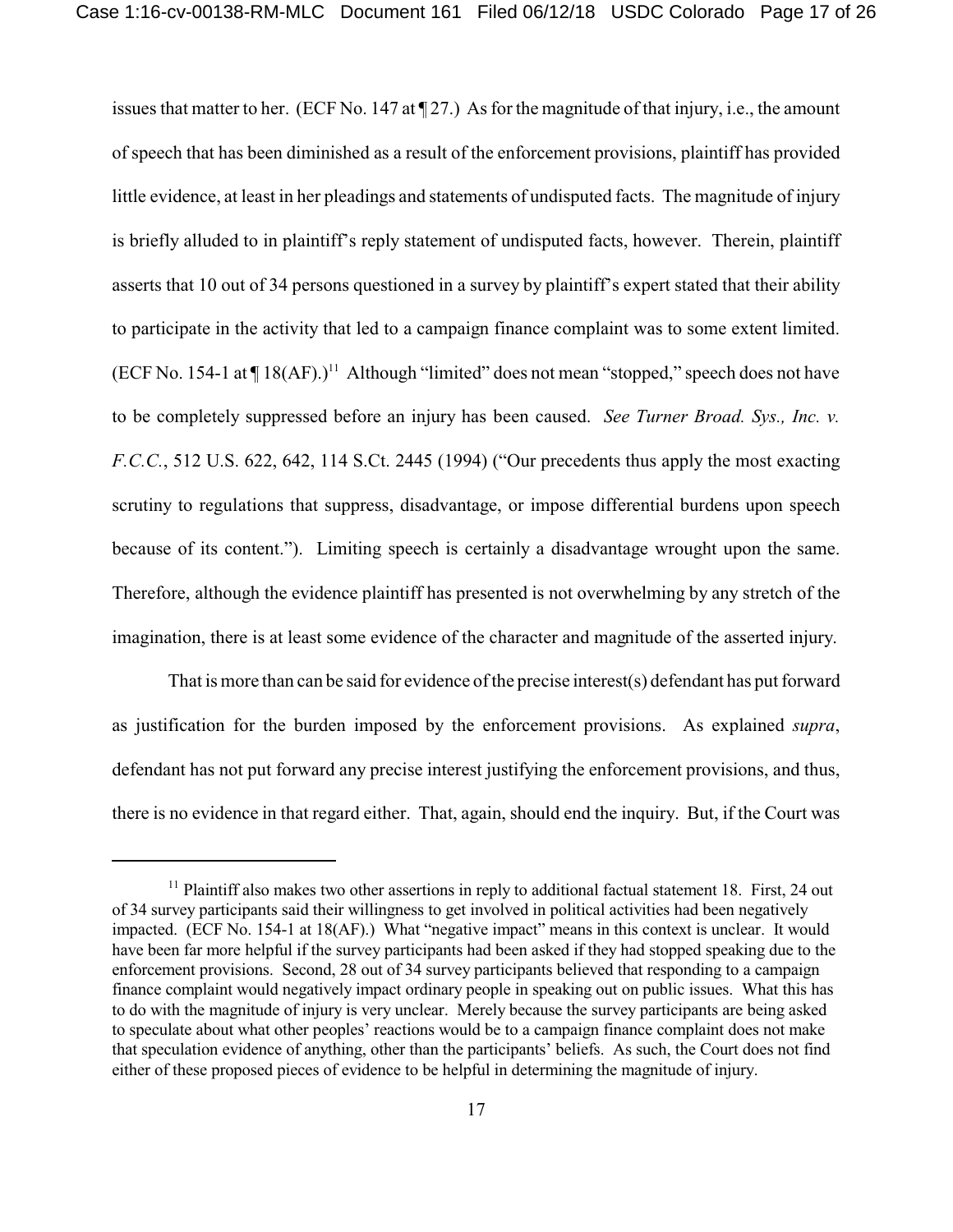willing to walk the plank for defendant again, arguably, the only precise interest that may exist on the record is the interest in enforcing Colorado's campaign finance rules. Assuming arguendo that such an interest exists, the next question would be whether that interest makesit necessary to burden plaintiff's rights. If the restriction is reasonable and non-discriminatory, then the enforcement provisions may survive the balancing test.

The enforcement provisions, however, are not reasonable.<sup>12</sup> First, defendant has made no argument that they are reasonable. So, again, the Court is painting on an empty canvas. Nonetheless, the Court sees nothing reasonable about outsourcing the enforcement of laws with teeth of monetary penalties to anyone who believes that those laws have been violated. What does "believes" mean and how is that a reasonable method to protect the State's interest in enforcing its campaign finance laws? Moreover, how is it reasonable to encroach upon First Amendment speech by allowing a person to enforce campaign finance regulations when that person may have no experience of campaign finance regulations? Because that is precisely what the enforcement provisions facially allow—any person to enforce them, which obviously includes those people with no experience of campaign finance regulations. (*See* ECF No. 147 at ¶ 74.) The enforcement provisions, obviously, also facially allow for someone with an abundance of campaign-financeregulation experience to enforce the same. But, why it is reasonable for the enforcement provisions

 $12$  The Court, thus, need not decide whether the enforcement provisions are non-discriminatory. The parties spend much time, perhaps too much time, discussing the potential (or lack thereof) for the enforcement provisions to allow persons to discriminate against speakers on the basis of the content of their speech. Some of the evidence presented by plaintiff in this regard is, for sure, troubling, at least from a discrimination standpoint. The conduct of one particular actor/group is of notable concern. Presumably, when the voters of Colorado approved Article XXVIII they did not want enforcement of campaign finance violations to become a feeding ground for political warfare and what could be described as extortion. (*See* ECF No. 147 at ¶¶ 2, 50.) That being said, whether or not viewpoint discrimination is the sole or partial motivation for some or many campaign finance complaints in this State is *irrelevant* to the Court's analysis herein, and has played no part in the same.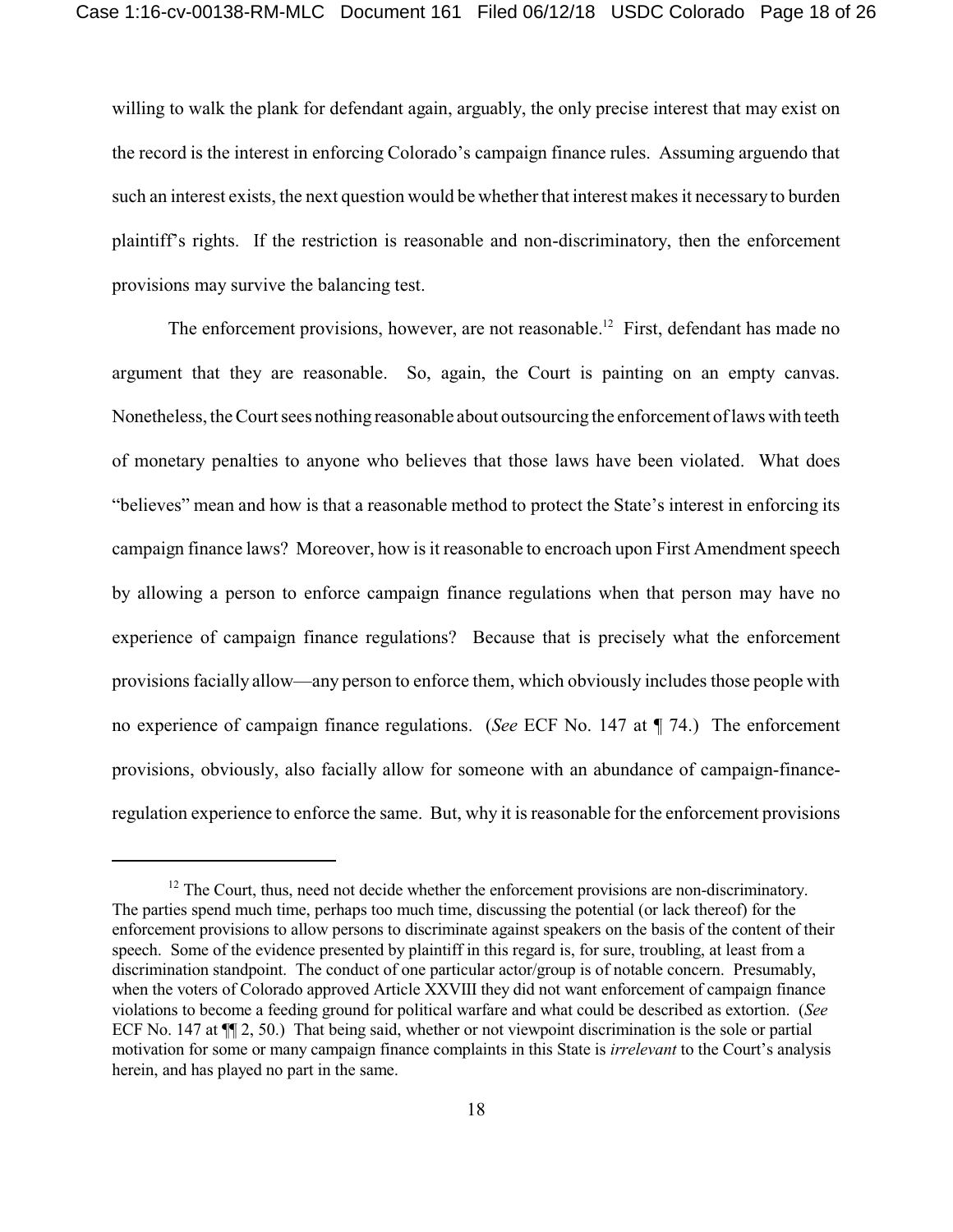to leave the enforcer to chance is beyond the Court, and is certainly not reasonable, especially when considered in light of the asserted injury—a diminution of First Amendment speech.

As a result, the Court finds that the enforcement provisions do not satisfy the balancing test, and thus, plaintiff is entitled to summary judgment on that ground as well.

#### **D. Other Arguments Defendant Raises**

Apart from asserting that this Court should apply an "in every application" test, defendant also raises various other arguments in its response that the Court will now address. First, defendant argues that plaintiff does not qualify for relief under 42 U.S.C. § 1983 because defendant, i.e., the Secretary of State, has not deprived plaintiff of any constitutional rights. (ECF No. 145 at 7-10.) The Court disagrees. Even a case defendant cites undermines its argument. Defendant argues that, in order to establish state action, plaintiff's deprivation must be caused by a right or privilege created by the State or a rule imposed by the State. (*Id*. at 8.) As far as the Court is concerned, that is precisely what the enforcement provisions do—create a right in any person to enforce the State's campaign finance rules. It is not as if any person could start seeking to enforce other parts of the State's regulatory framework just because they believe a regulation has been violated. No, instead, it is the express grant in Section 9(2)(a) that divests defendant from enforcing the State's campaign finance rules and places that right in any person. How that is not a right created by the State or a rule of the State, the Court does not know.

Second, defendant argues that the enforcement provisions are not unique when compared to other states' laws. As a principle matter, the Court does not understand why, whether or not Colorado has the same, similar, moderately different, or a radical way of enforcing its campaign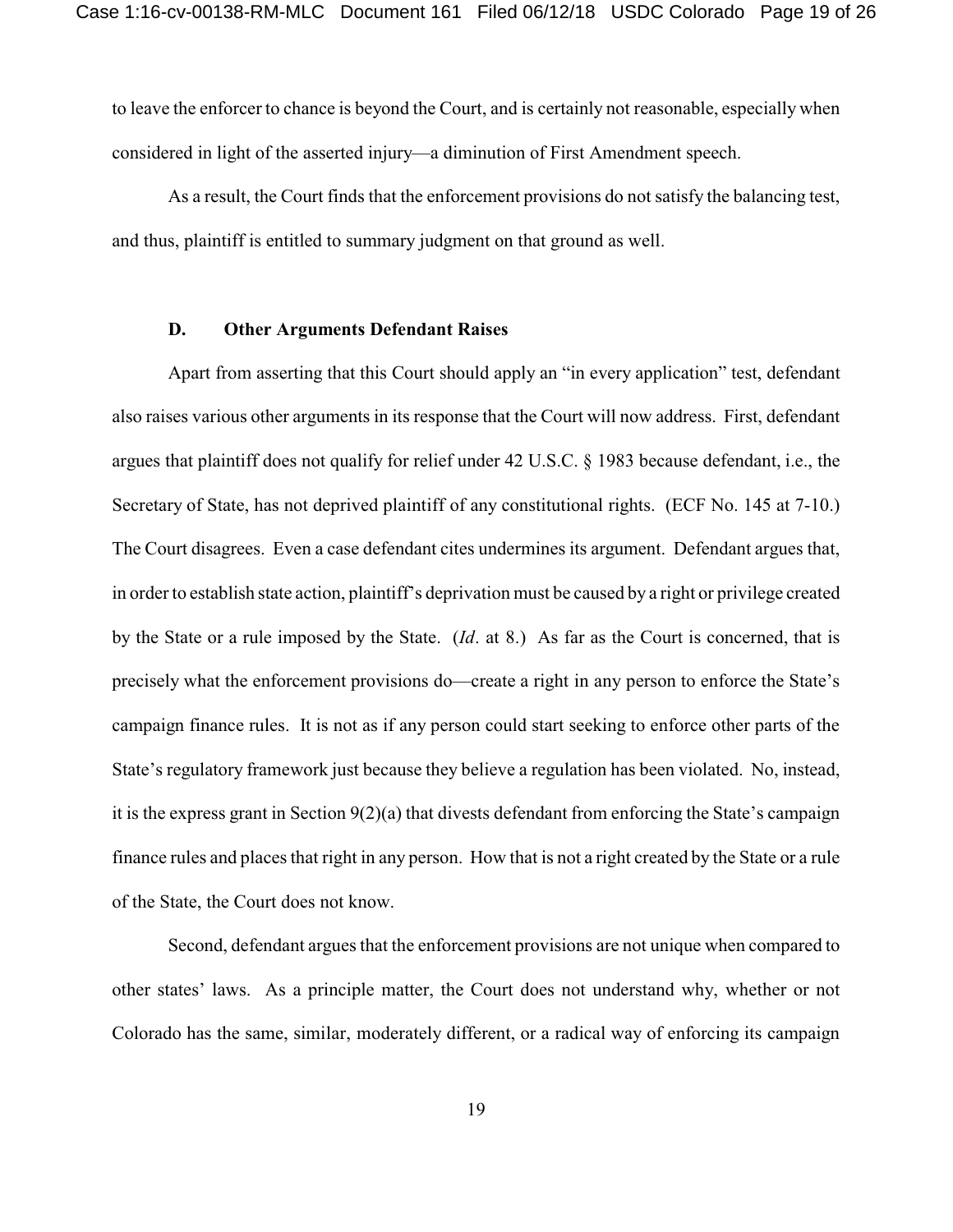finance rules is relevant to anything the Court has discussed herein. It is not. If a law fails to satisfy the strict scrutiny test or the balancing test—neither of which ask this Court to look to other states and assess the similarity of their lawsto the one being challenged—then the law is unconstitutional. It is thatsimple. Merely because, in defendant's view, other laws may be similarly unconstitutional or constitutional is of no concern as to the constitutionality of the laws before this Court.

Defendant, though, takes a very different view, apparently content to spend much of its response informing the Court about the wonder (or lack thereof) of other systems similar (or not so) to the one in Colorado. The Court disagrees with defendant that Illinois' system is similar. According to defendant, there is a specific provision in Illinois' law that allows for the screening of complaints to determine whether they are justified. (ECF No. 145 at 13.) For some reason, defendant believes this is similar to Colorado's system. How that is so, the Court does not know. Notably, defendant does not cite to any part of Colorado's law that mirrors or is similar to the screening procedure in Illinois. (*See id*. at 13-14.)

The Court further disagrees that Florida's system is some form of proof that screening does not work. Defendant asserts that Florida delegates enforcement authority for campaign finance violations to an independent commission, and 98% of the complaints the commission receives are politically motivated. (*Id*. at 11.) The only question the Court can provide to that is, and? It is immaterial what percentage of complaints are politically motivated that the commission *receives*. The whole point of the commission is to weed out the politically motivated complaints it receives.

The Court also disagrees that *Fritz v. Gordon*, 517 P.2d 911 (Wash. 1974), is relevant here. The court in that decision did not make any First Amendment analysis of the law in question. Instead, the court predominately focused upon the fact that the law in question was similar to qui tam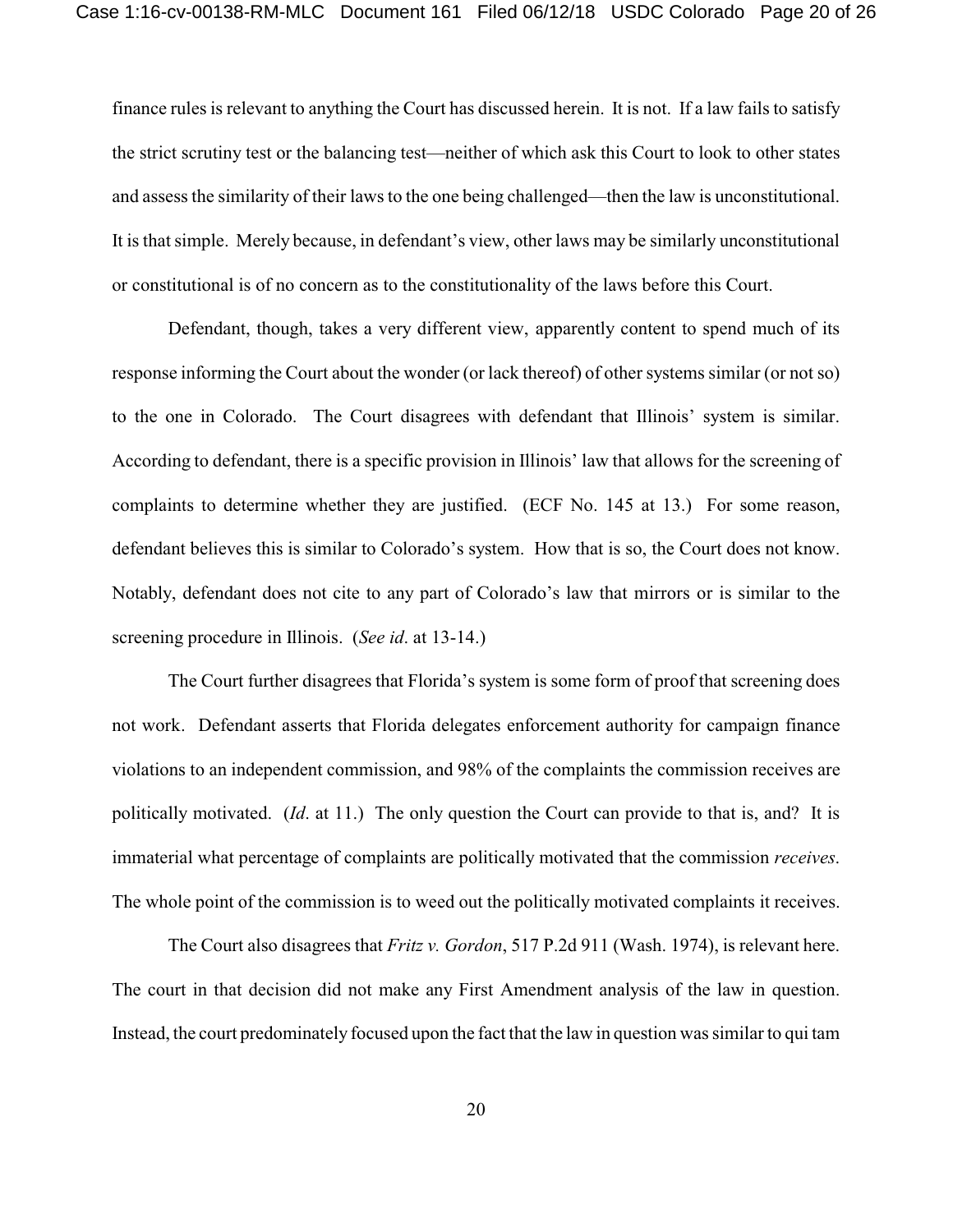lawsin general. *See id*. at 312-313. Given the First Amendment ramifications in this case, the Court does not see how qui tam laws in general are relevant. Put another way, merely because private citizens can bring other types of law suits does not absolve defendant of putting forth some evidence and argument that strict scrutiny or the balancing test have been satisfied. The same is true of the idea that awarding speakers attorney fees for the bringing of frivolous complaints against them somehow obviates the content-based nature of the enforcement provisions and their regulation of core political speech. As far as the Court is aware, and defendant has made no attempt to argue otherwise, a law does not magically become content-neutral or no longer a regulation of speech merely because there is an opportunity—and it is only an opportunity—that the person whose speech-rights have been infringed can obtain some after-the-fact compensation for the cost of defending those rights. The fact that awarding attorney fees may act as some kind of deterrent to enforcers of Colorado's campaign finance rules is, therefore, irrelevant to the First Amendment strict scrutiny analysis that the Court must follow.<sup>13</sup>

Third, defendant argues that, in order for plaintiff's facial challenge to be successful, she must show how the enforcement provisions compare negatively to other systems. (ECF No. 145 at 19.) Why this is so is entirely unclear. It is certainly not rooted in any citation to precedent. (*See*

<sup>&</sup>lt;sup>13</sup> The Court also does not find *King Street Patriots v. Tex. Democratic Party*, 521 S.W.3d 729 (Tex. 2017), to be helpful, not least because the Texas Supreme Court does not appear to have been asked to consider whether the laws being challenged infringed First Amendment speech rights, or subjected those laws to any level of scrutiny other than to conclude they were not overbroad. *See id*. at 739-742. Moreover, the laws are simply different to the ones here. In *King Street*, the court pointed to numerous procedural safeguards provided by the laws. *Id*. at 739-740. Here, defendant points to only one safeguard—the potential award of attorney fees for frivolous complaints. (ECF No. 145 at 17.) The court in *King Street* also explained that, "[t]o successfully mount a claim under the Election Code, a potential plaintiff would have to prove it was a political committee with an 'opposing interest in the election in connection with which the contribution was made.'" *King Street*, 521 S.W.3d at 741 (alteration omitted). Here, no such showing is required for a person or group to become a plaintiff, as any person can be one. If anything, the Texas Election Code would appear to more narrowly tailor the enforcement of a campaign violation, given that it ensures that a complainant has an opposing interest and is either a political committee or a candidate.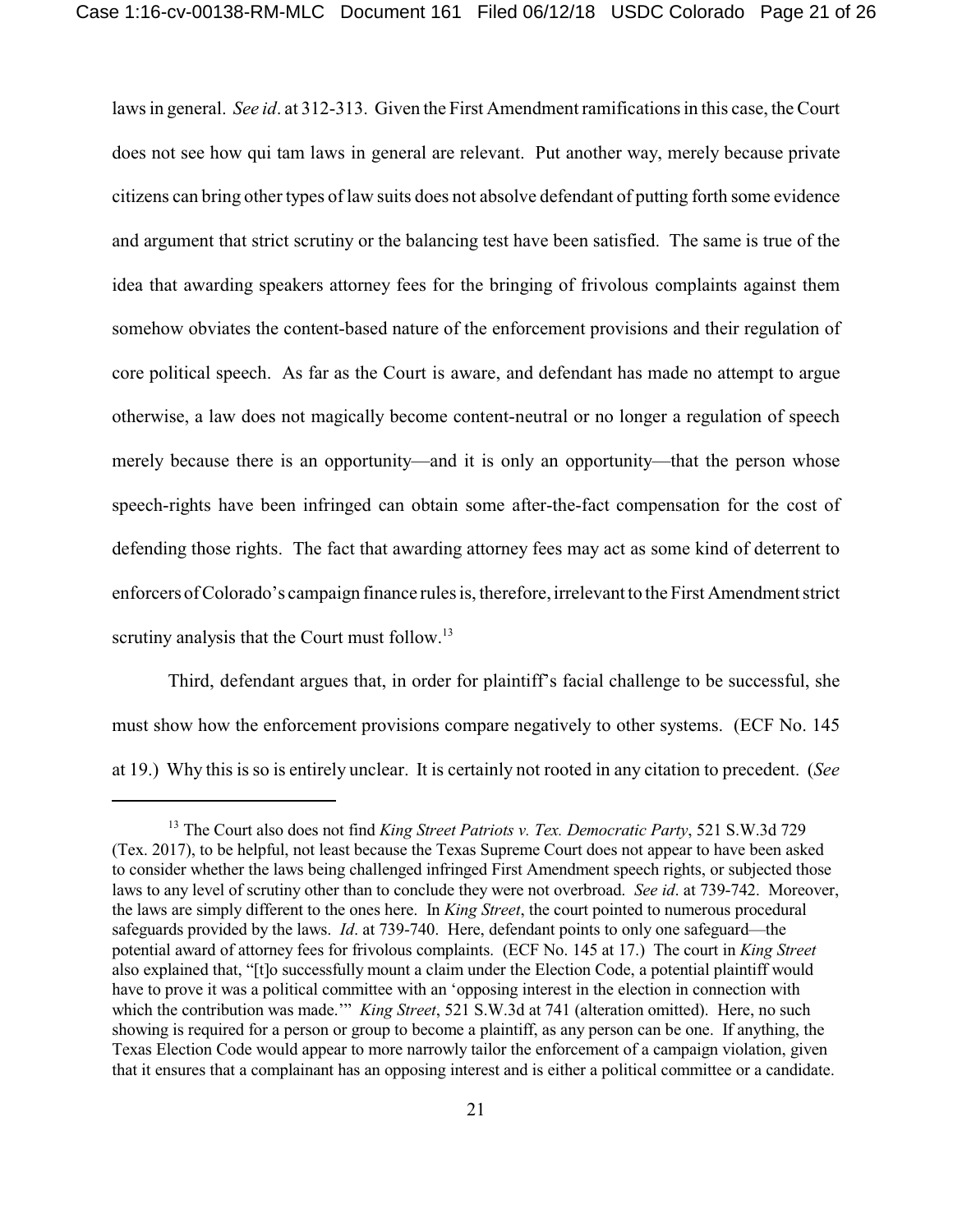*id*.) Instead, it appears to be based upon defendant's assumption that, because there must be a constitutional way to enforce campaign finance laws, plaintiff must show that the enforcement provisions have some type of negative aspect to them in comparison to a constitutional system. (*See id*.) Defendant even goes as far to suggest that, even if the enforcement provisions "significantly chill[] political speech," there must be some "systematic negative effect[]" that is "particular" to the enforcement provisions.  $(Id.)^{14}$  This is, again, unrooted in any precedent. To the extent it is rooted in anything, it appears to still be tied to defendant's belief that the "in every application" principle is a workable test for facial challenges to speech regulations. As explained, that is not so. As such, defendant's assertion that plaintiff has left unanswered a "critical" question—whether the enforcement provisions produce more politically-motivated complaints (ECF No. 145 at 20)—is simply wrong. That question is not critical, or even relevant.<sup>15</sup>

Fourth, defendant argues that plaintiff has failed to show that her alleged harm has been caused by the enforcement provisions. (ECF No. 145 at 23, 27.) However, such an argument ignores that it is the regulation of political speech or the existence of content-based laws that is the harm relevant to the Court's analysis. *See Reed*, 135 S.Ct. at 2226; *McIntyre*, 514 U.S. at 347; *Turner Broad.*, 512 U.S. at 642; *Eu*, 489 U.S. at 222-223.

Fifth, defendant argues that a change in 2017 to Colorado's enforcement of its campaign finance laws reduces the likelihood that large penalties will be imposed for minor violations of the

<sup>&</sup>lt;sup>14</sup> Why "significantly chill[ing] political speech" would not be a "systematic negative effect[]" of the enforcement provisions is unclear.

<sup>&</sup>lt;sup>15</sup> Similarly, although the parties spend a significant amount of time arguing over the motivation of persons that file campaign finance complaints (*see, e.g.*, ECF No. 145 at 20-27), as noted *supra*, the Court does not find those arguments or evidence with respect to the same relevant. Put simply, the motivation of the enforcer, whatever that motivation may be, does not change whether the enforcement provisions are content-based or a regulation of core political speech.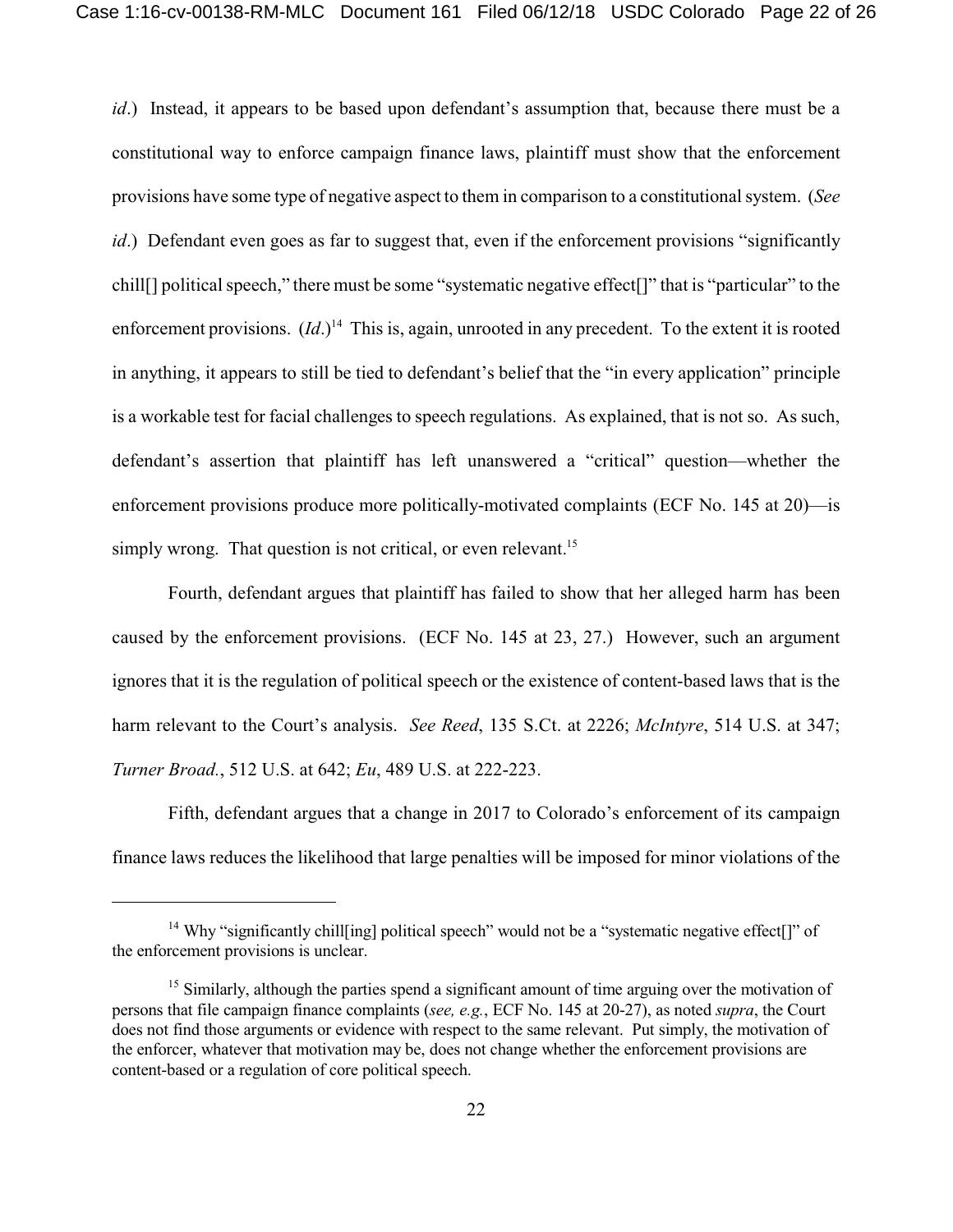law. (ECF No. 145 at 28-31.) This, of course, does not address the content-based or speechregulatory nature of the enforcement provisions. Thus, the Court does not find the 2017 change to the law to be relevant. Even if the Court were to find the 2017 change relevant, there are still many questions surrounding it. The 2017 change appears to only apply to "committees." *See* Colo. Rev. Stat.  $\S 1-45-109(4)$ (c). As for those individuals who are not required to register as a committee, the 2017 change presumably provides little solace. In addition, although defendant acknowledges that plaintiff raised concerns with the 2017 change (ECF No. 145 at 30), defendant appears to ignore those concerns in response (*see id*.).

### **E. Remedy**

Plaintiffrequests that the enforcement provisions be declared facially unconstitutional. (ECF No. 1 at 18.) In light of the Court's findings *supra*, notably, that plaintiff is entitled to summary judgment as to the facial unconstitutionality of the enforcement provisions, the Court finds that plaintiff is entitled to that relief.

Plaintiff also seeks a permanent injunction barring defendant from administering the enforcement provisions. (*Id*.) Defendant, briefly, opposes this request, asking, in the event plaintiff is granted summary judgment, for a stay of any such ruling pending appeal, or, alternatively, until the Colorado General Assembly can address the enforcement provisions in early 2019.<sup>16</sup> Plaintiff opposesthisrequest, arguing that there is no basis for a "freestanding" stay, and defendant has failed to carry its burden to justify a stay pending appeal. (ECF No. 154 at 20-21.)

Defendant, perhaps unsurprisingly, but at least consistently, provides no precedent to support its request. All defendant cites, without pinpoint citation, is a Supreme Court case, *Purcell v.*

<sup>&</sup>lt;sup>16</sup> Apparently, the General Assembly closed for business on May 9, 2018. (*See* ECF No. 145 at 3 n.2.)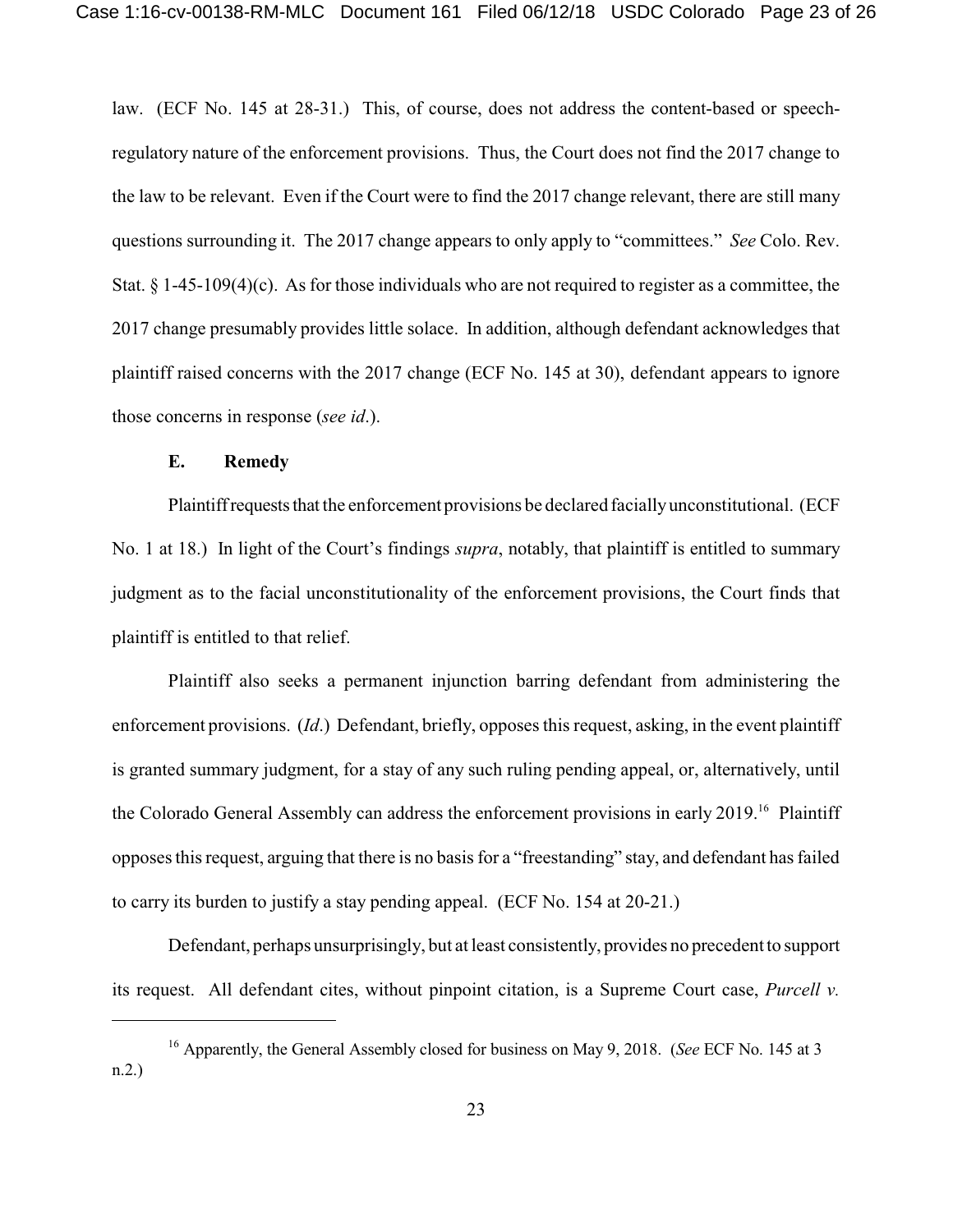*Gonzalez*, 549 U.S. 1, 127 S.Ct. 5 (2006), for the proposition that court-ordered alterations to election procedures are discouraged immediately prior to an election. (ECF No. 145 at 3.) Colorado's campaign finance laws, including the enforcement provisions, though, are not election procedures or otherwise like the voter identification laws at issue in *Purcell*. *See Purcell*, 549 U.S. at 2. In addition, what does defendant mean by "immediately prior to [an] election"? In *Purcell*, it was a month before the election when an injunction was ordered. *Id*. at 3. Here, it is nearly five months before the 2018 elections. The Court acknowledges that *electioneering*, such as advertisements, may have already begun for the 2018 elections, but this is precisely why the laws at issue here are very different to the ones in *Purcell*. As a result, the Court does not find that, should a permanent injunction be granted, defendant would be entitled to a freestanding stay pending the General Assembly's return to work.

That being said, the Court must still determine whether plaintiff is entitled to a permanent injunction. "A party requesting a permanent injunction bears the burden of showing: (1) actual success on the merits; (2) irreparable harm unless the injunction is issued; (3) the threatened injury outweighs the harm that the injunction may cause the opposing party; and (4) the injunction, if issued, will not adversely affect the public interest." *Crandall v. City & Cnty. of Denver*, 594 F.3d 1231, 1235-36 (10th Cir. 2010) (quotation omitted).

In light of the Court's findings herein, the first part of that test has been satisfied—plaintiff has achieved actual success on the merits. With respect to the remaining factors, though, plaintiff does not address any of them in either the motion forsummary judgment or her reply. (*See generally* ECF Nos. 131, 154.) Although the Court acknowledges that it has performed some argumentative tasks on behalf of defendant herein, the Court cannot simply create plaintiff's arguments for her in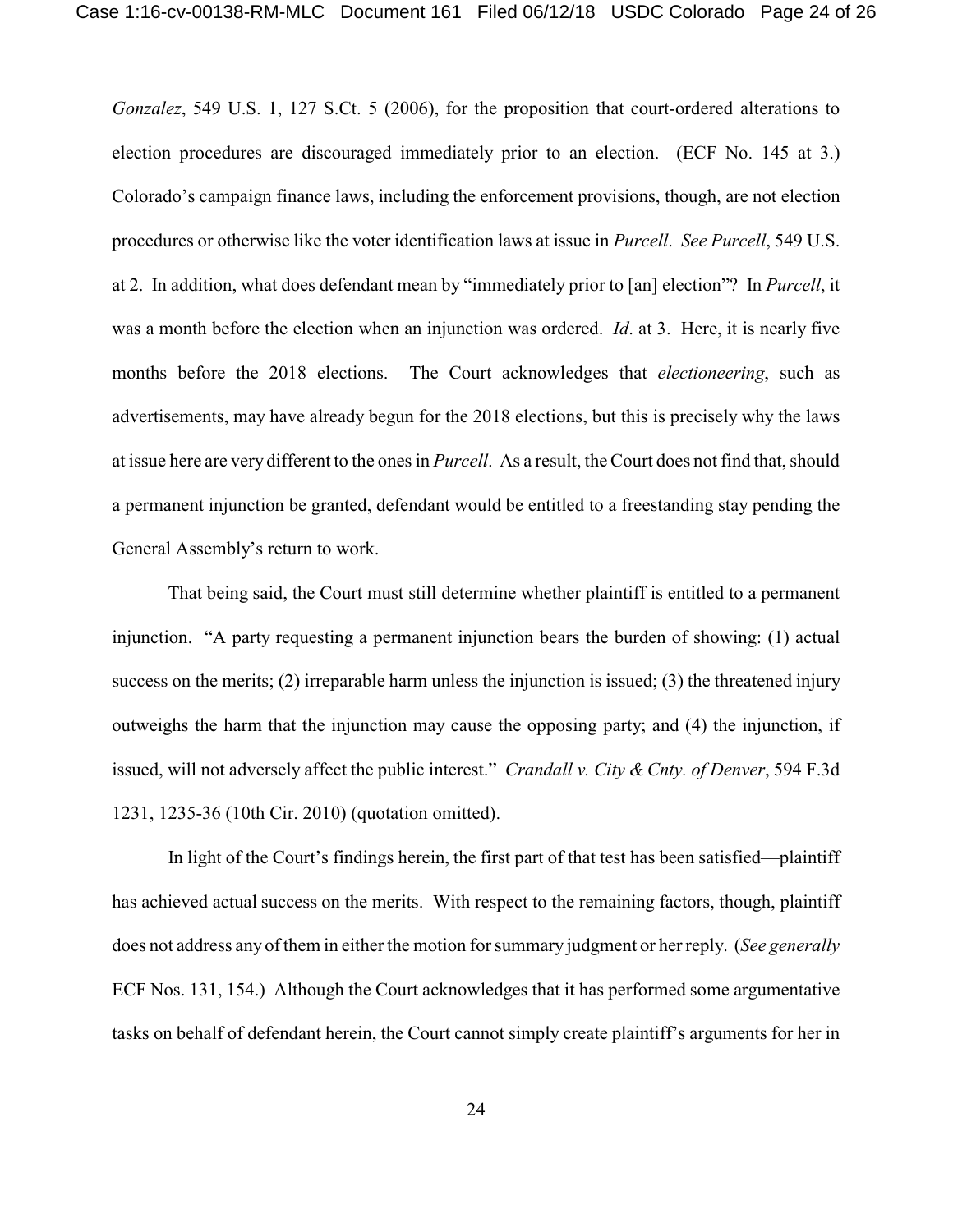establishing at least the second and third factors. Therefore, at this point, the Court cannot grant plaintiff a permanent injunction.

Instead, the Court sets the following schedule:

- (1) On or before June 19, 2018, plaintiff may file a five-page motion for permanent injunction, addressing the remaining factors outlined above. On the same day, defendant may file a five-page motion for a stay pending appeal, addressing the factors set forth in *Nken v. Holder*, 556 U.S. 418, 433-434, 129 S.Ct. 1749 (2009), and those factors only. 17
- (2) Within five (5) days of the filing of plaintiff's motion for permanent injunction, if any, defendant may file a five-page response. Equally, within five (5) days of the filing of defendant's motion for a stay pending appeal, plaintiff may file a five-page response.
- (3) No replies will be allowed.

The parties should bear the following in mind when making their arguments, if any. Five pages is the maximum that the Court will allow for any pleading. No extension to the filing deadlines will be allowed. Should plaintiff fail to file a motion for permanent injunction within the deadline set forth above, the Court will enter an order denying any such relief. The parties should make their arguments in light of the Court's findings herein. In other words, the parties should not attempt to challenge any of the findings herein or make any new arguments or present any new evidence regarding the same; the time for that has come and passed. The parties should rely on the

<sup>&</sup>lt;sup>17</sup> Although, as plaintiff observes, defendant has failed to explain why it is entitled to a stay pending appeal (*see* ECF No. 154 at 20), much the same could be said of plaintiff with respect to her request for a preliminary injunction. As such, the Court gives both parties another opportunity on these matters.